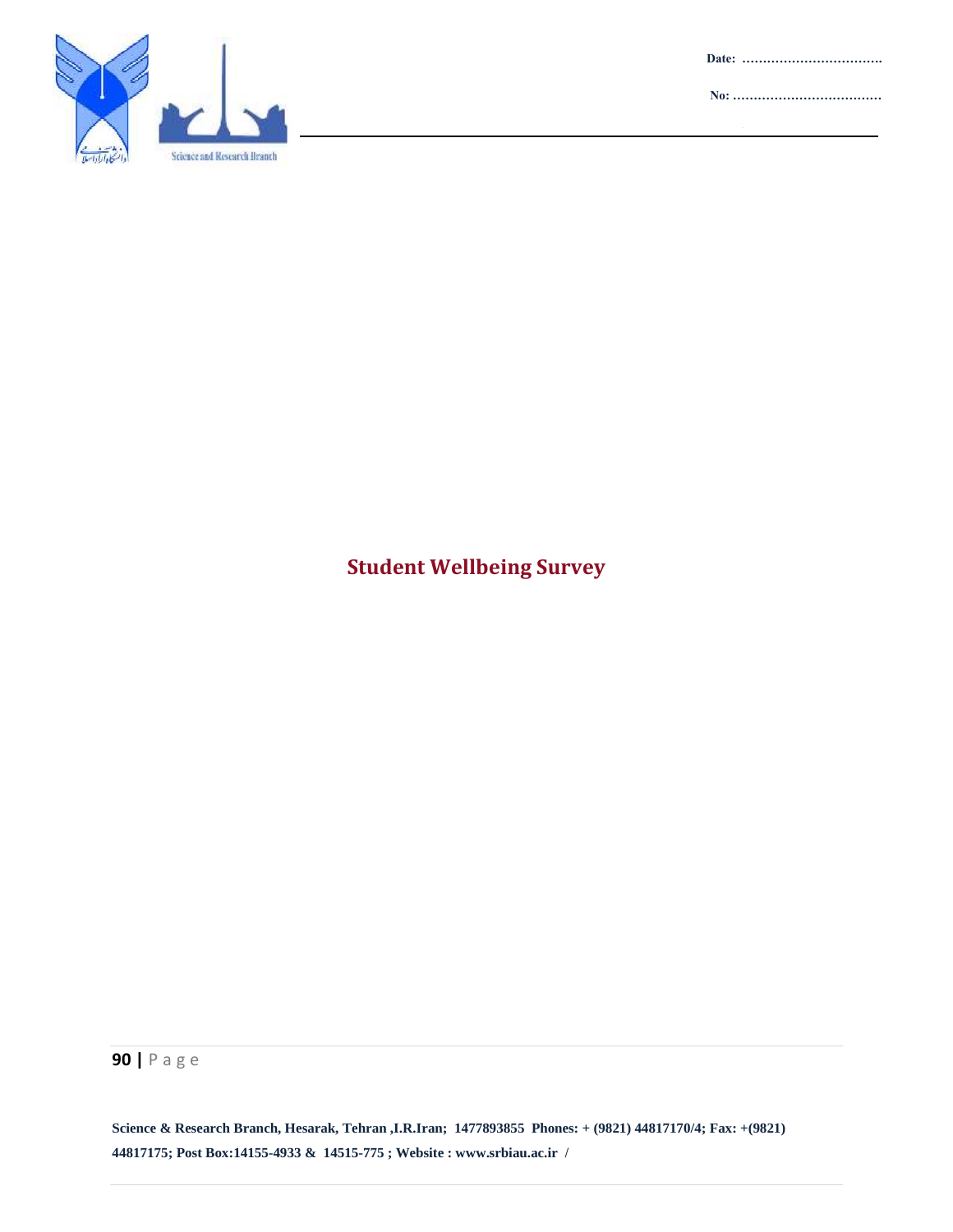



#### **Overview**

As the HEP Home, the Islamic Azad University Science and Research Branch (ISRB) ran a Student Wellbeing Survey in December 2021.

The survey reflected on the students' learning, self-esteem, perception, education and wellbeing experiences at the HEP Branch and the HEP Home. The survey results are encouraging. In general, students are satisfied with the well-being levels remaining stable.

HEP Branch offers student support services through the academic registration and education office. Students are always welcome to use the services relating to learning needs, counselling, and financial problems.

Nevertheless, against a backdrop of increasing global concern for students' mental health and wellbeing over the last few years (due to COVID-19), we also expected to see evidence of a negative impact during this unprecedented challenge for the education sector.

#### **91 |** P a g e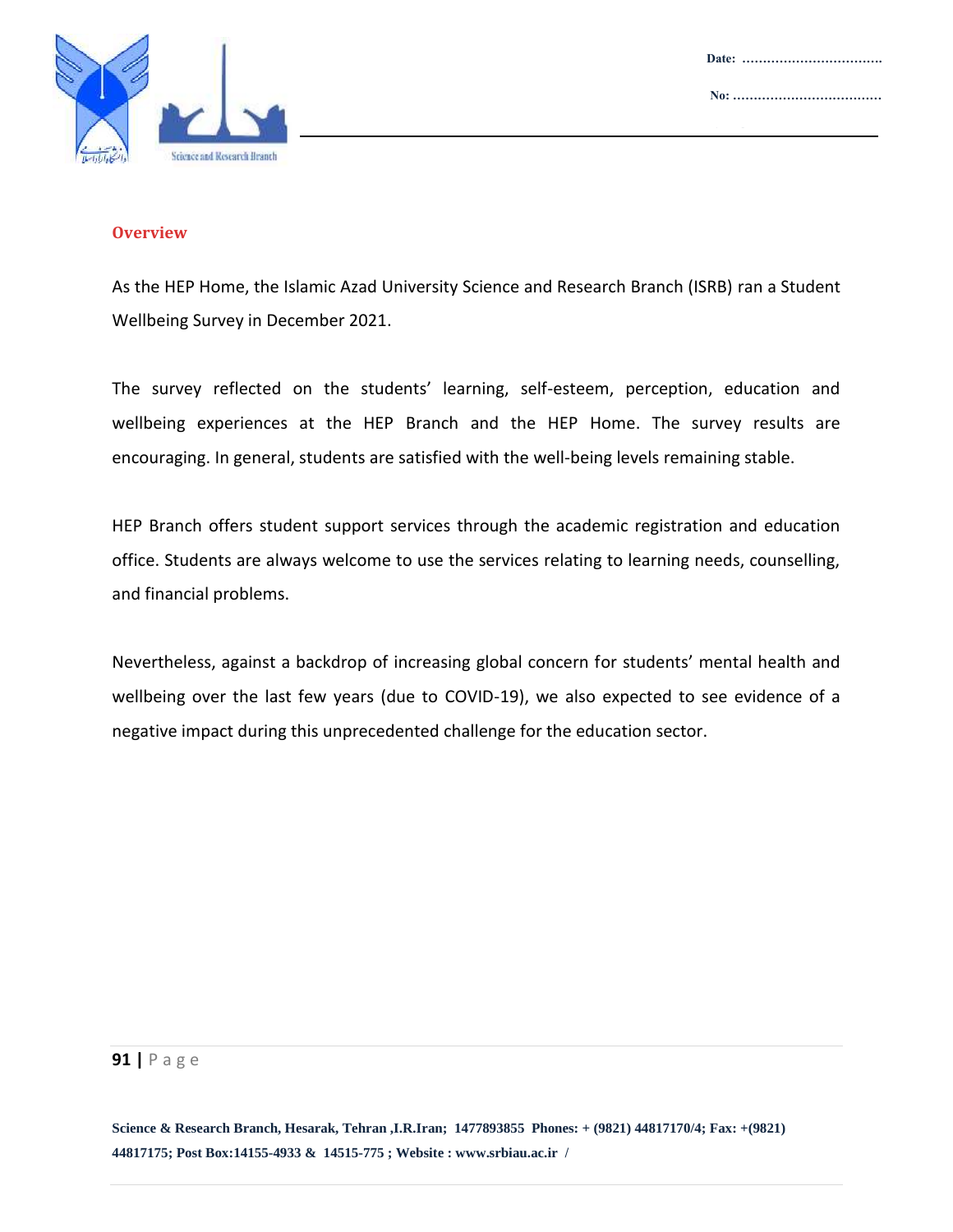

| <b>HEP Branch</b>              |    |
|--------------------------------|----|
| Total number of students       | 91 |
| The number of students who     |    |
| responded to the survey        | 85 |
| The number of students who did |    |
| not respond to the survey      |    |

| <b>HEP Home (ISRB)</b>         |      |
|--------------------------------|------|
| Total number of students       | 3489 |
| The number of students who     |      |
| responded to the survey        | 85   |
| The number of students who did |      |
| not respond to the survey      |      |





 2 *For the report to be statistically comparable, the responses from HEP Home (ISRB'S) students have been randomly chosen and reduced to 85.* 

**92 |** P a g e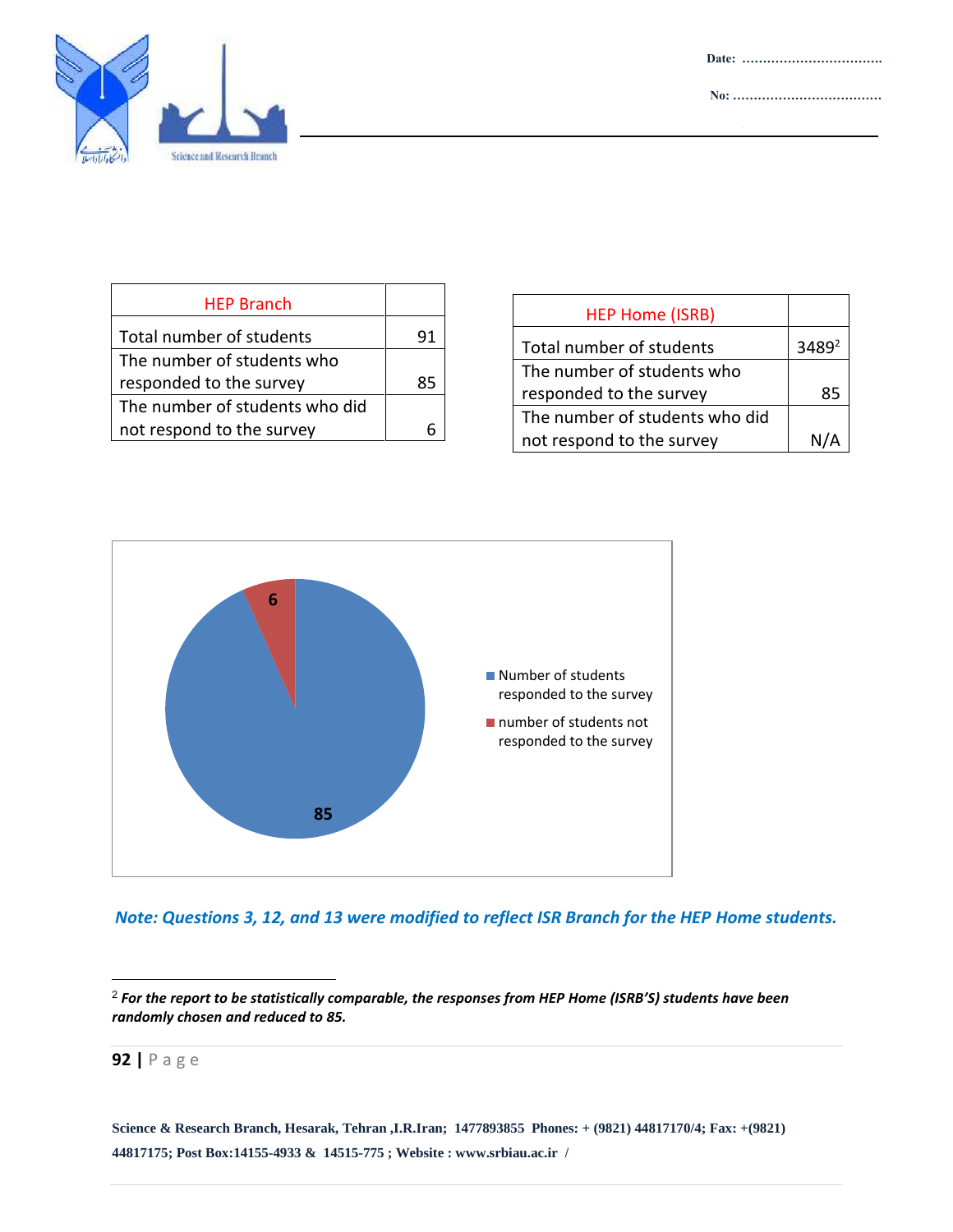



#### **The Survey Result**



| Strongly<br><b>Disagree</b> | <b>Scale</b> | Student's<br>responses    |             | Percentage     |      | Valid percent  |             |
|-----------------------------|--------------|---------------------------|-------------|----------------|------|----------------|-------------|
|                             |              | <b>IAU-</b><br><b>UAE</b> | <b>ISRB</b> | <b>IAU-UAE</b> | ISRB | <b>IAU-UAE</b> | <b>ISRB</b> |
|                             |              | 0                         | 0           | 0%             | 0%   | 0%             | 0%          |
|                             | 2            | 0                         | 0           | 0%             | 0%   | 0%             | 0%          |
|                             | 3            | 0                         | 0           | 0%             | 0%   | 0%             | 0%          |
|                             | 4            | 0                         |             | 0%             | 0%   | 0%             | 0%          |

#### **93 |** P a g e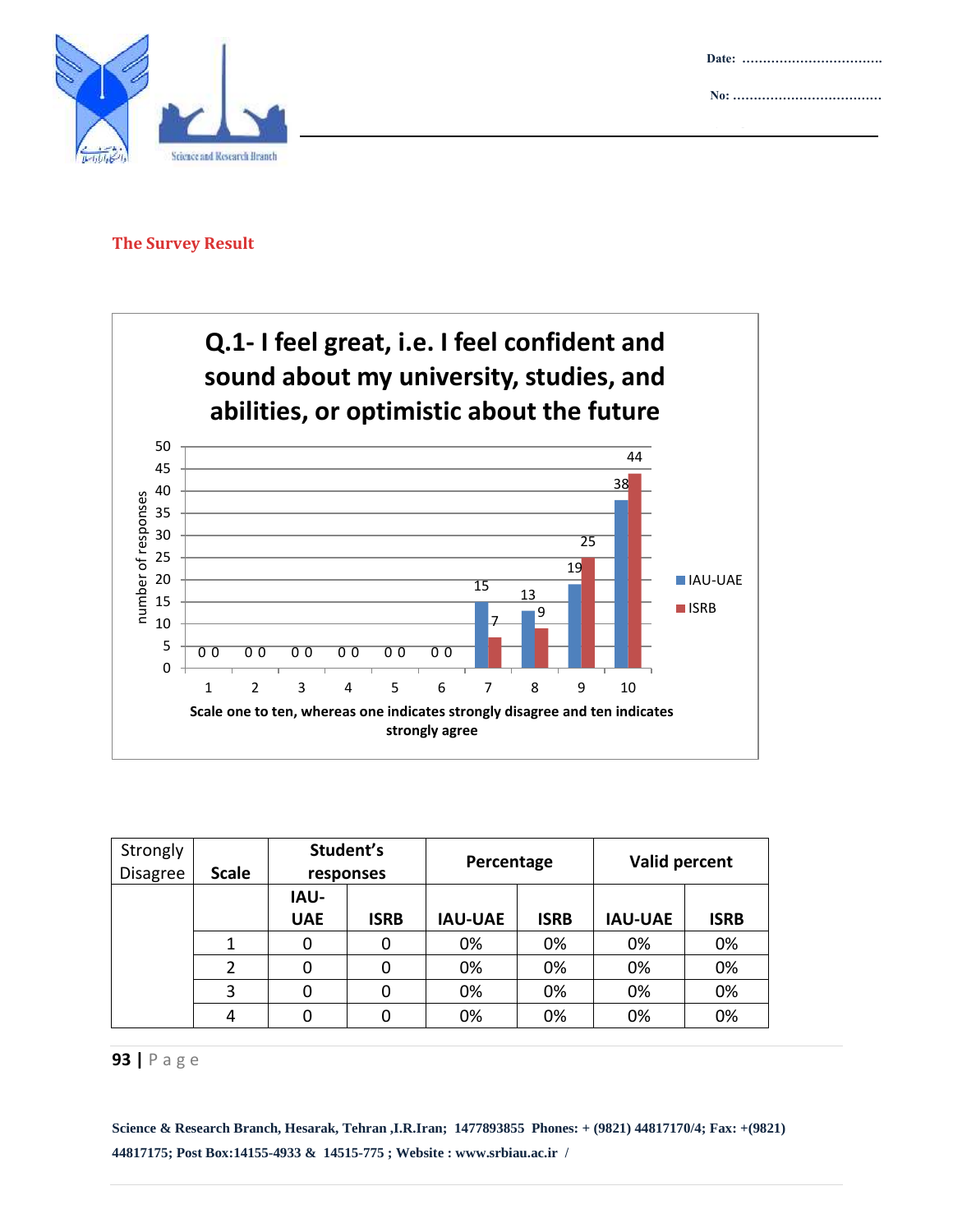



| Neutral  | 5  | 0  | 0  | 0%  | 0%  | 0%  | 0%  |
|----------|----|----|----|-----|-----|-----|-----|
|          | 6  | 0  |    | 0%  | 0%  | 0%  | 0%  |
|          |    | 15 | 10 | 18% | 8%  | 16% | 8%  |
|          | 8  | 13 | 9  | 15% | 11% | 14% | 10% |
|          | 9  | 19 | 25 | 22% | 29% | 21% | 27% |
| Strongly |    |    |    |     |     |     |     |
| Agree    | 10 | 38 | 44 | 45% | 52% | 42% | 48% |

The table above indicates that most students from the HEP Branch who participated in the survey feel confident about the IAU, their studies, and their skill development. More in-depth, 38 out of 85 and 19 out of 85 students strongly agreed to this factor. On the other hand, 15 students out of 85 and 13 out 85 only agree to this factor. The results from the HEP Home students follow 10 out of 85 students, and 9 out of 85 students agree to this factor. Furthermore, 25 students out of 85 and 44 students out of 85 strongly agree with this factor.

#### **94 |** P a g e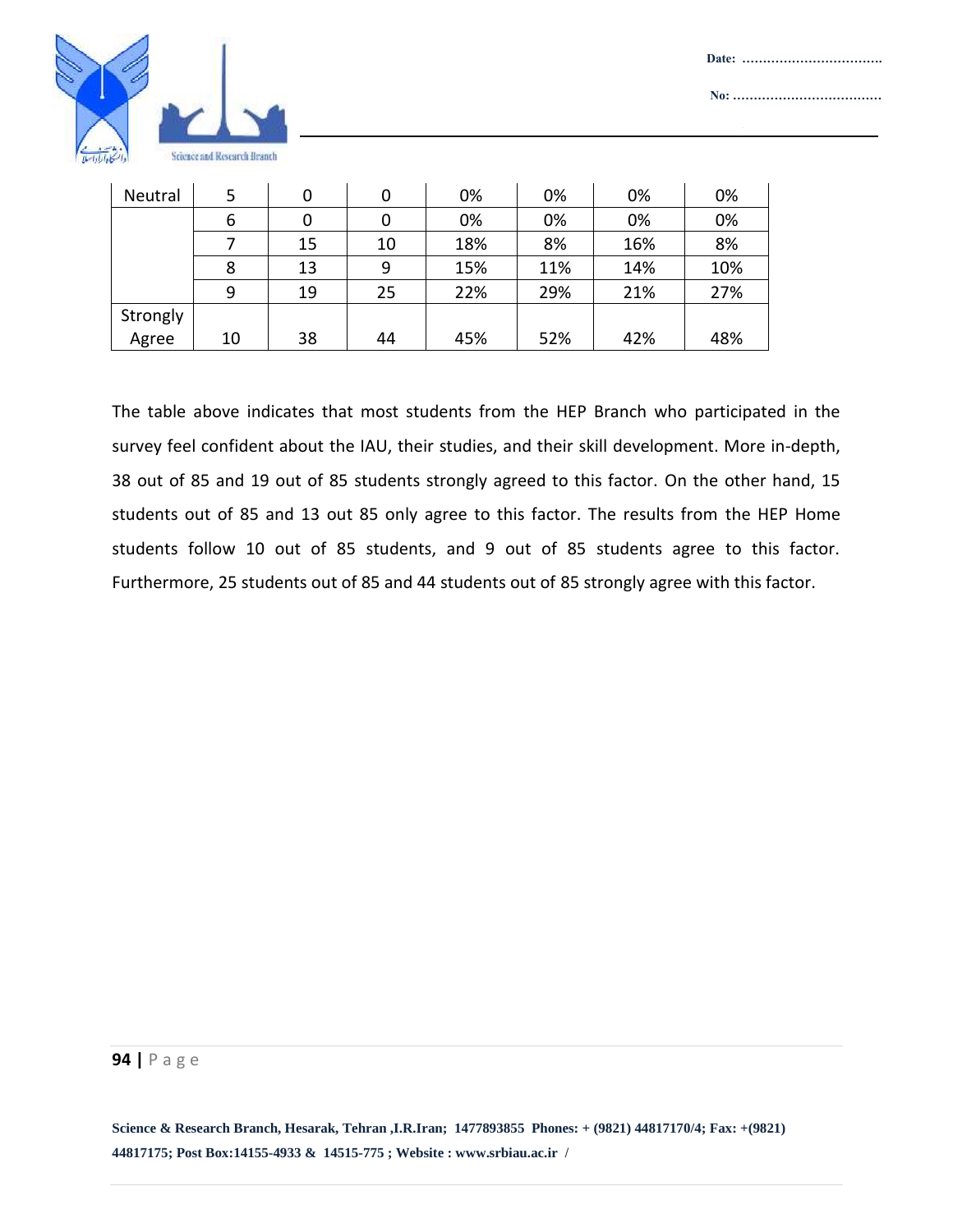



**Date: …………………………….**

**No: ………………………………**

**Attachment :……………………**

| Strongly<br><b>Disagree</b> | <b>Scale</b>   | Student's<br>responses |             | Percentage     |             | Valid percent  |             |
|-----------------------------|----------------|------------------------|-------------|----------------|-------------|----------------|-------------|
|                             |                | <b>IAU-</b>            |             |                |             |                |             |
|                             |                | <b>UAE</b>             | <b>ISRB</b> | <b>IAU-UAE</b> | <b>ISRB</b> | <b>IAU-UAE</b> | <b>ISRB</b> |
|                             | 1              | 49                     | 38          | 58%            | 45%         | 54%            | 42%         |
|                             | $\overline{2}$ | 21                     | 25          | 25%            | 29%         | 23%            | 27%         |
|                             | 3              | 12                     | 22          | 14%            | 26%         | 13%            | 24%         |
|                             | 4              | 0                      | 0           | 0%             | 0%          | 0%             | 0%          |
| Neutral                     | 5              | 0                      | 0           | 0%             | 0%          | 0%             | 0%          |
|                             | 6              | 0                      | 0           | 0%             | 0%          | 0%             | 0%          |
|                             | 7              | 0                      | 0           | 0%             | 0%          | 0%             | 0%          |
|                             | 8              | 3                      | 0           | 4%             | 0%          | 3%             | 0%          |
|                             | 9              | 0                      | 0           | 0%             | 0%          | 0%             | 0%          |
| Strongly                    |                |                        |             |                |             |                |             |
| Agree                       | 10             | 38                     | 44          | 0%             | 0%          | 0%             | 0%          |

#### **95 |** P a g e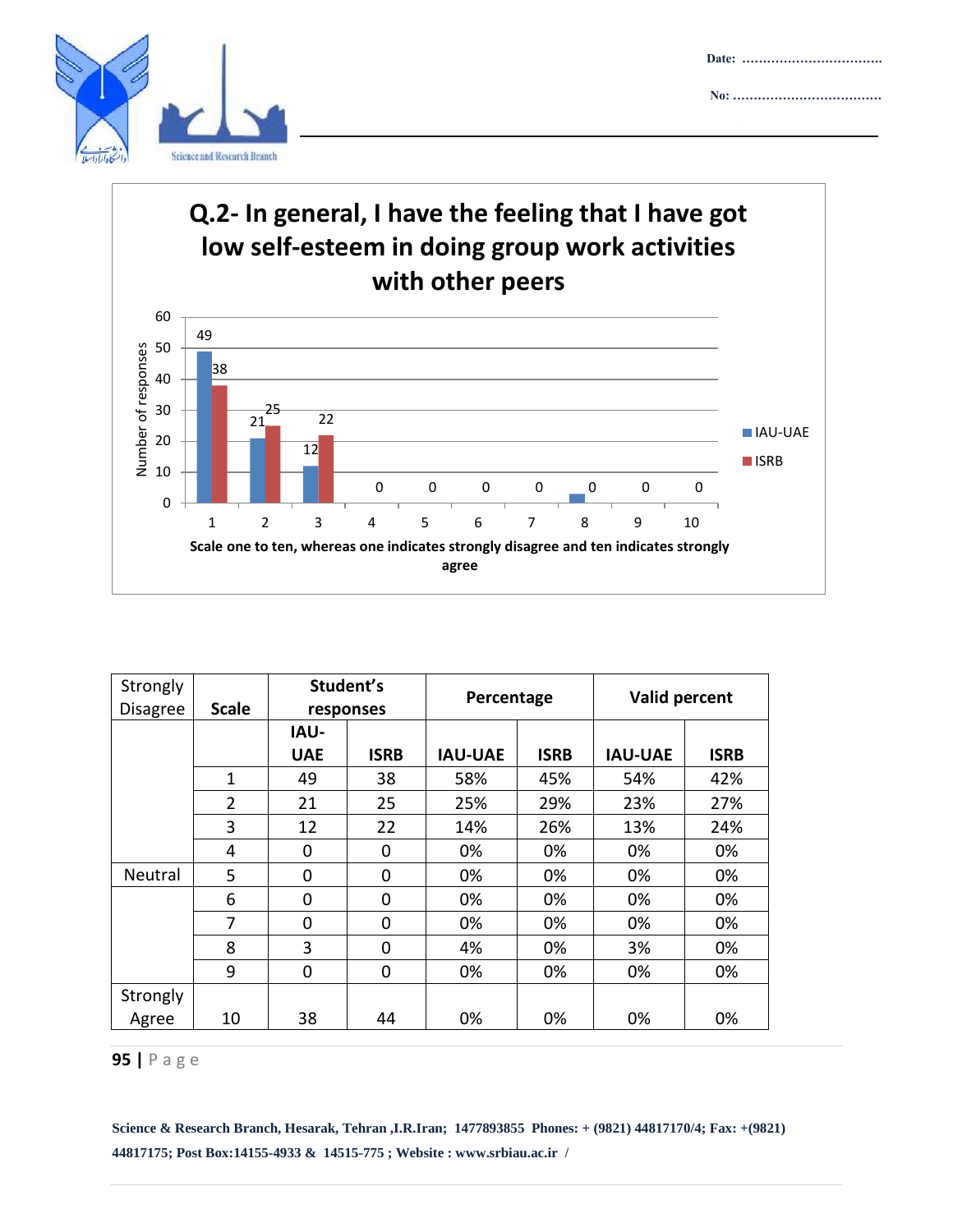

The table above indicates that most HEP Branch students who participated in the survey feel that they do not have low self-esteem and are confident in group work. 49 students out of 85, and 21 out of 85 students strongly disagreed, 12 students out of 85 disagreed with this factor. On the other hand, three students out of 85 only agree to this factor. The results from the HEP Home students follow that 38 out of 85 students and 25 out of 85 students strongly disagree with this factor. Furthermore, 22 students out of 85 disagree with this factor.

#### **96 |** P a g e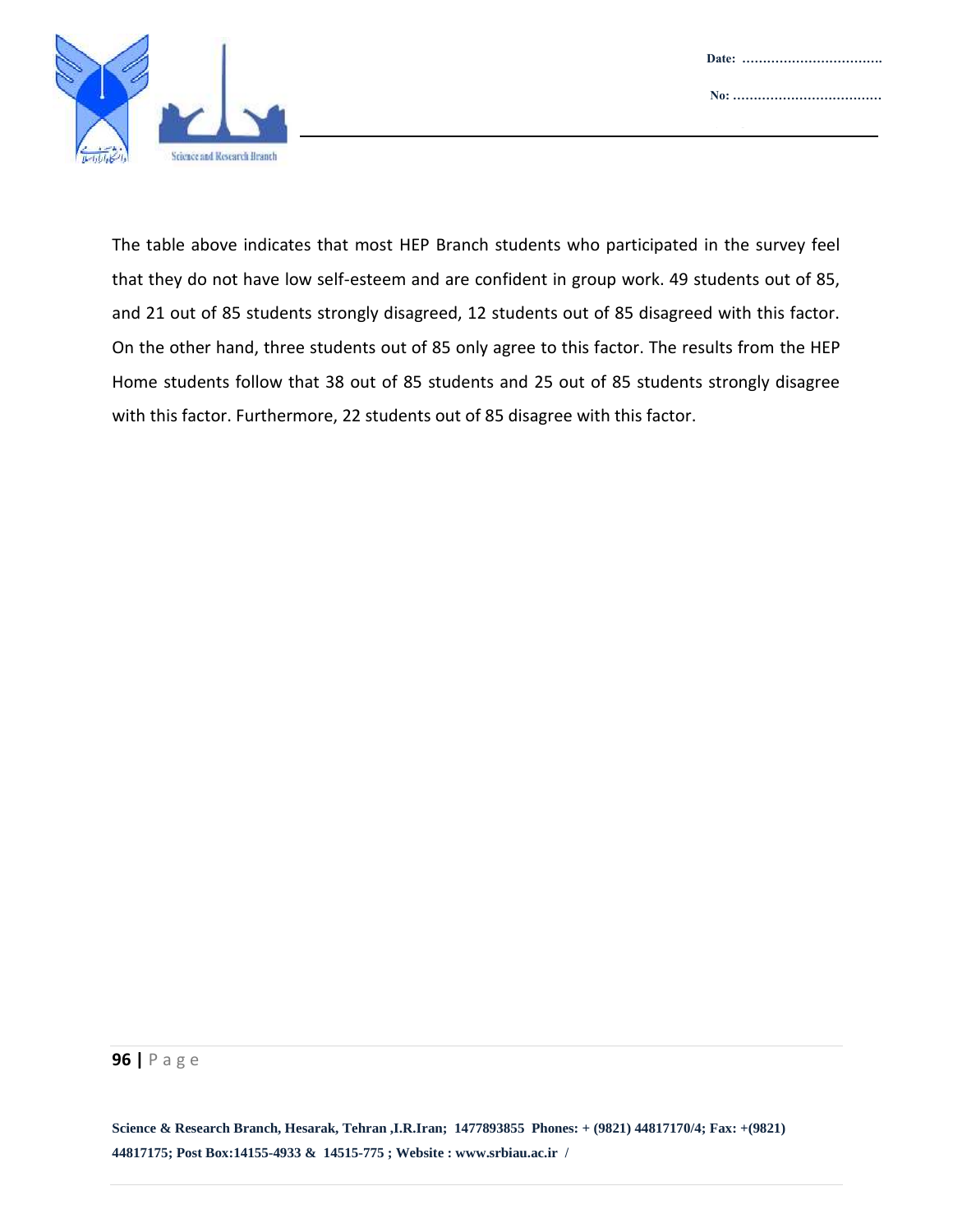

## **Q.3- On a scale of one to ten, overall, how happy would you say you are with Islamic Azad UniversityUAE branch?**

**Date: …………………………….**

**Attachment :……………………**

**No: ………………………………**



| Strongly<br><b>Disagree</b> | <b>Scale</b>   | Student's<br>responses |             | Percentage     |             | Valid percent  |             |
|-----------------------------|----------------|------------------------|-------------|----------------|-------------|----------------|-------------|
|                             |                | <b>IAU-</b>            |             |                |             |                |             |
|                             |                | <b>UAE</b>             | <b>ISRB</b> | <b>IAU-UAE</b> | <b>ISRB</b> | <b>IAU-UAE</b> | <b>ISRB</b> |
|                             | 1              | 0                      | 0           | 0%             | 0%          | 0%             | 0%          |
|                             | $\overline{2}$ | 0                      | 0           | 0%             | 0%          | 0%             | 0%          |
|                             | 3              | 0                      | 0           | 0%             | 0%          | 0%             | 0%          |
|                             | 4              | 0                      | 0           | 0%             | 0%          | 0%             | 0%          |
| Neutral                     | 5              | 0                      | 0           | 0%             | 0%          | 0%             | 0%          |
|                             | 6              | 0                      | 3           | 0%             | 4%          | 0%             | 3%          |
|                             | 7              | 5                      | 10          | 6%             | 12%         | 5%             | 11%         |
|                             | 8              | 6                      | 5           | 7%             | 6%          | 7%             | 5%          |
|                             | 9              | 55                     | 10          | 65%            | 12%         | 60%            | 11%         |
| Strongly                    |                |                        |             |                |             |                |             |
| Agree                       | 10             | 19                     | 67          | 22%            | 79%         | 21%            | 74%         |

#### **97 |** P a g e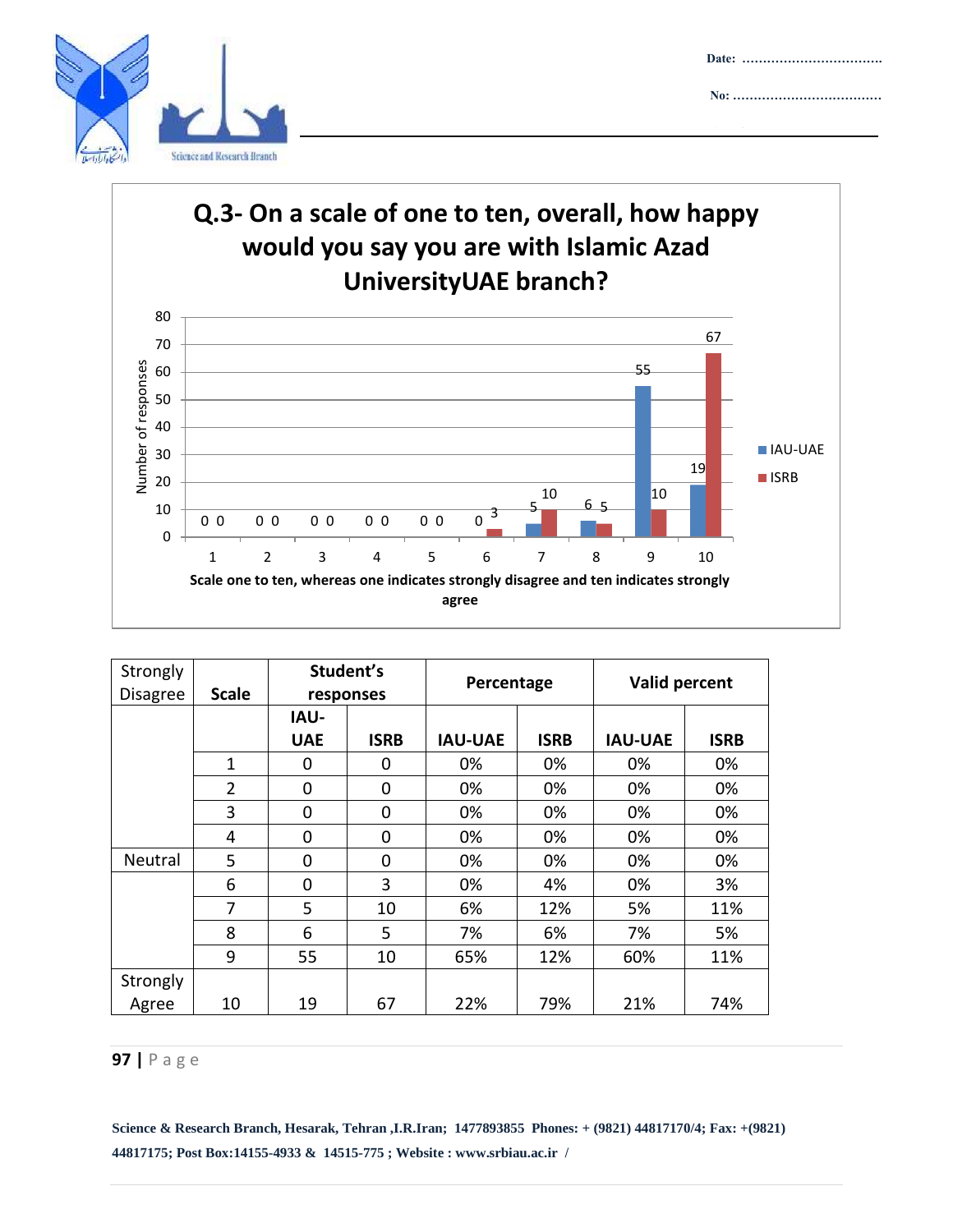

The table above indicates that most HEP Branch students who participated in the survey are happy with the university. 55 students out of 85, and 19 out of 85 students strongly agreed to this factor. On the other hand, five students out of 85 and 6 out 85 only agree to this factor. The results from HEP Home students showed that 3 out of 85 students feel almost neutral. 10 out of 85 students and 5 out of 85 students agree to this factor. Furthermore, ten students out of 85 and 67 students out of 85 strongly agree with this factor.

#### **98 |** P a g e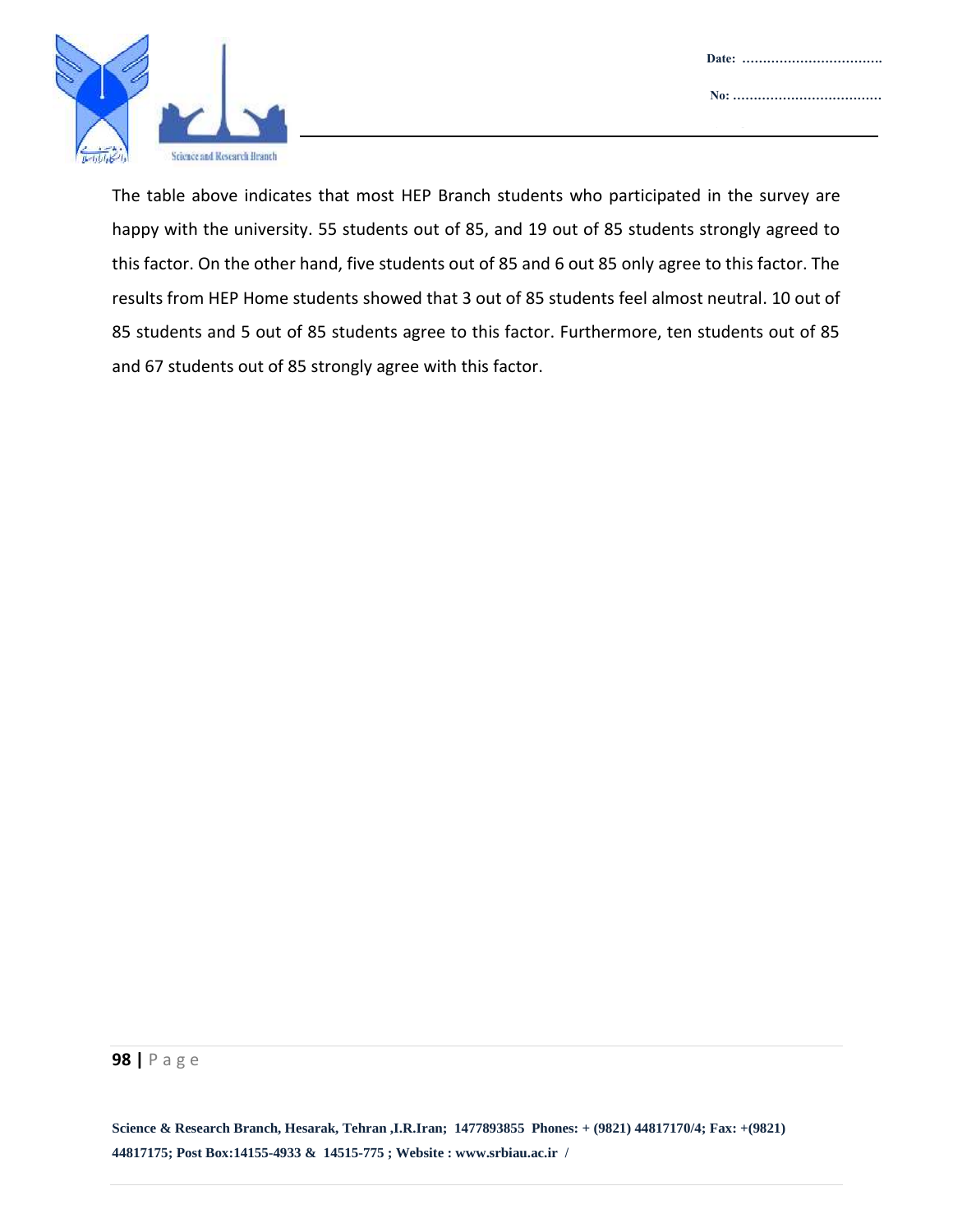

## **Q.4- I feel good about my associations and relationships (for instance: my lecturers, classmates, and friends)**

**Date: …………………………….**

**No: ………………………………**

**Attachment :……………………**



| Strongly<br><b>Disagree</b> | <b>Scale</b>   | Student's<br>responses    |             | Percentage                |             | Valid percent             |             |
|-----------------------------|----------------|---------------------------|-------------|---------------------------|-------------|---------------------------|-------------|
|                             |                | <b>IAU-</b><br><b>UAE</b> | <b>ISRB</b> | <b>IAU-</b><br><b>UAE</b> | <b>ISRB</b> | <b>IAU-</b><br><b>UAE</b> | <b>ISRB</b> |
|                             | $\mathbf{1}$   | 0                         | $\Omega$    | 0%                        | 0%          | 0%                        | 0%          |
|                             | $\overline{2}$ | 0                         | $\Omega$    | 0%                        | 0%          | 0%                        | 0%          |
|                             | 3              | 0                         | $\Omega$    | 0%                        | 0%          | 0%                        | 0%          |
|                             | 4              | 0                         | 15          | 0%                        | 18%         | 0%                        | 16%         |
| <b>Neutral</b>              | 5              | $\overline{2}$            | 5           | 2%                        | 6%          | 2%                        | 5%          |
|                             | 6              | 0                         | $\Omega$    | 0%                        | 0%          | 0%                        | 0%          |
|                             | 7              | 0                         | $\Omega$    | 0%                        | 0%          | 0%                        | 0%          |
|                             | 8              | 8                         | 10          | 9%                        | 12%         | 9%                        | 11%         |
|                             | 9              | 70                        | 55          | 82%                       | 65%         | 77%                       | 60%         |

#### **99 |** P a g e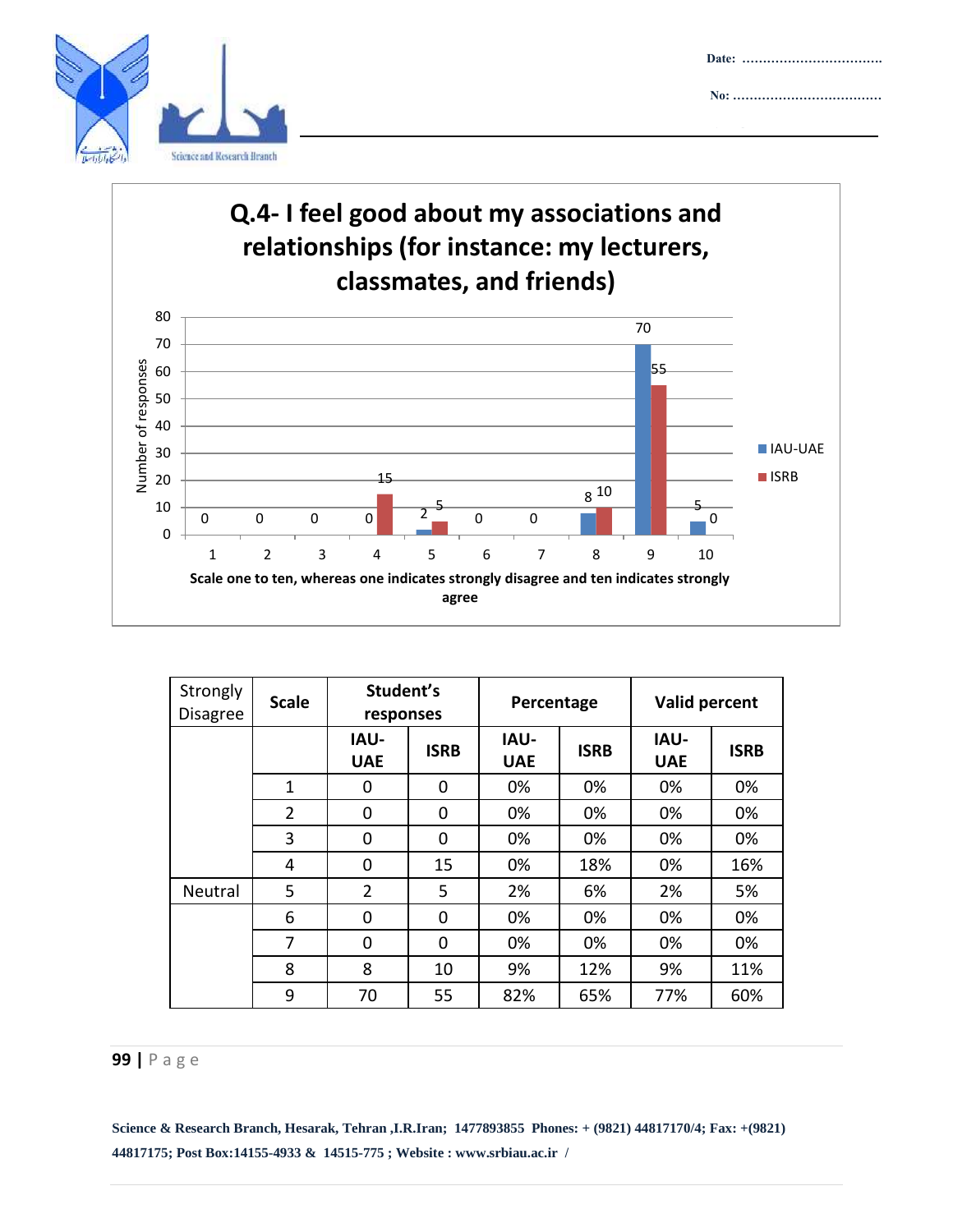

The table above indicates that most HEP Branch students who participated in the survey feel they have a good relationship with others. More in-depth, 70 students out of 85, 5 out of 85 students strongly agreed, and eight students out of 85 agree to this factor. On the other hand, 2 out of 85 only feel neutral to this factor. The results from Ithe HEP Home students showed that 5 out of 85 students feel neutral to this factor, 10 out of 85 students, and 55 out of 85 students strongly agree to this factor.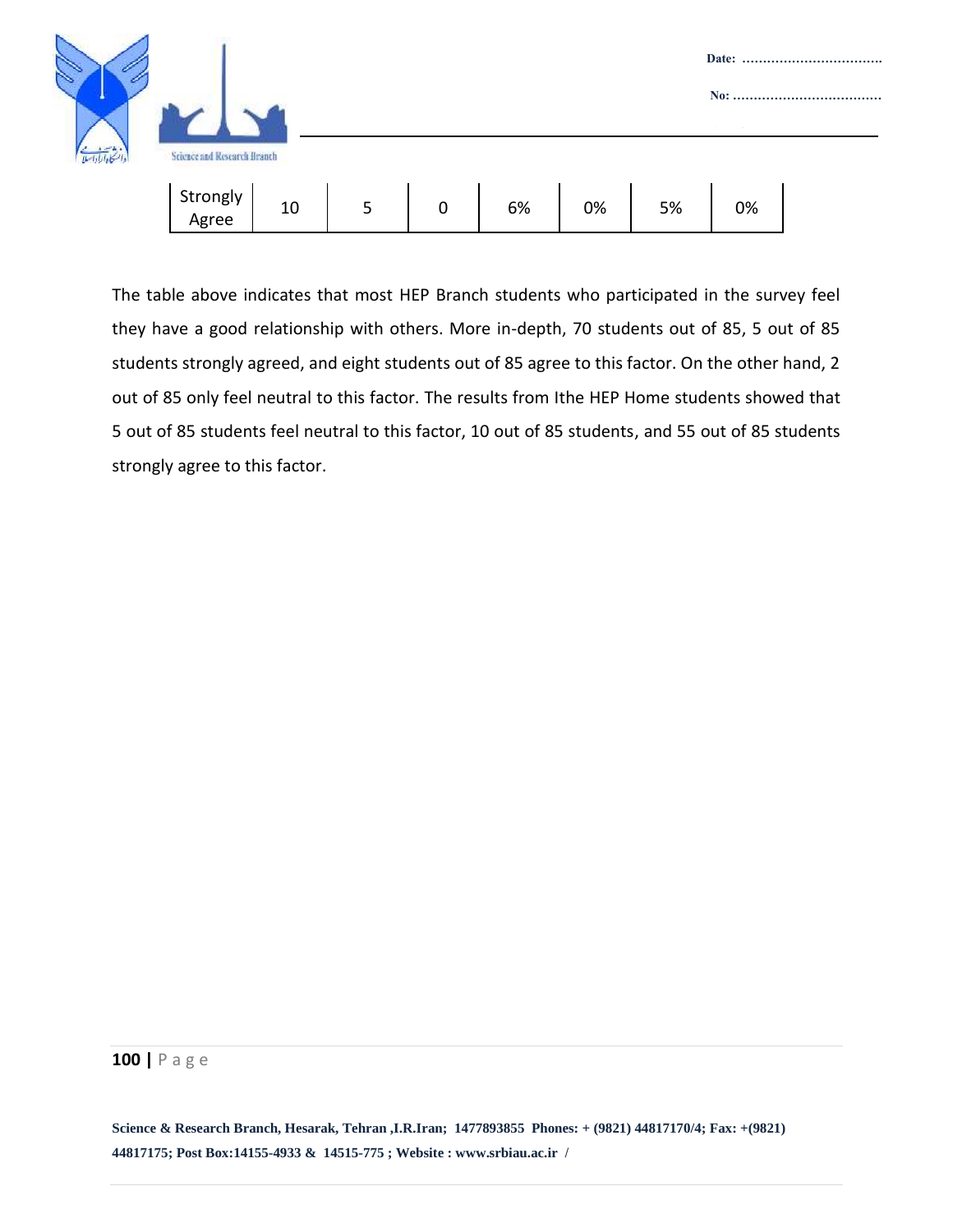





| Strongly<br><b>Disagree</b> | <b>Scale</b>   | Student's<br>responses    |             | Percentage                |             | Valid percent             |             |
|-----------------------------|----------------|---------------------------|-------------|---------------------------|-------------|---------------------------|-------------|
|                             |                | <b>IAU-</b><br><b>UAE</b> | <b>ISRB</b> | <b>IAU-</b><br><b>UAE</b> | <b>ISRB</b> | <b>IAU-</b><br><b>UAE</b> | <b>ISRB</b> |
|                             | 1              | 0                         | $\Omega$    | 0%                        | 0%          | 0%                        | 0%          |
|                             | $\overline{2}$ | 0                         | $\Omega$    | 0%                        | 0%          | 0%                        | 0%          |
|                             | 3              | 0                         | $\Omega$    | 0%                        | 0%          | 0%                        | 0%          |
|                             | 4              | $\overline{2}$            | 0           | 2%                        | 0%          | 2%                        | 0%          |
| Neutral                     | 5              | 0                         | 13          | 0%                        | 15%         | 0%                        | 14%         |
|                             | 6              | 7                         | 0           | 8%                        | 0%          | 8%                        | 0%          |
|                             | 7              | 33                        | 0           | 39%                       | 0%          | 36%                       | 0%          |
|                             | 8              | 38                        | 19          | 45%                       | 22%         | 42%                       | 21%         |
|                             | 9              | 5                         | 37          | 6%                        | 44%         | 5%                        | 41%         |
| Strongly<br>Agree           | 10             | 0                         | 16          | 0%                        | 19%         | 0%                        | 18%         |

## **101 |** P a g e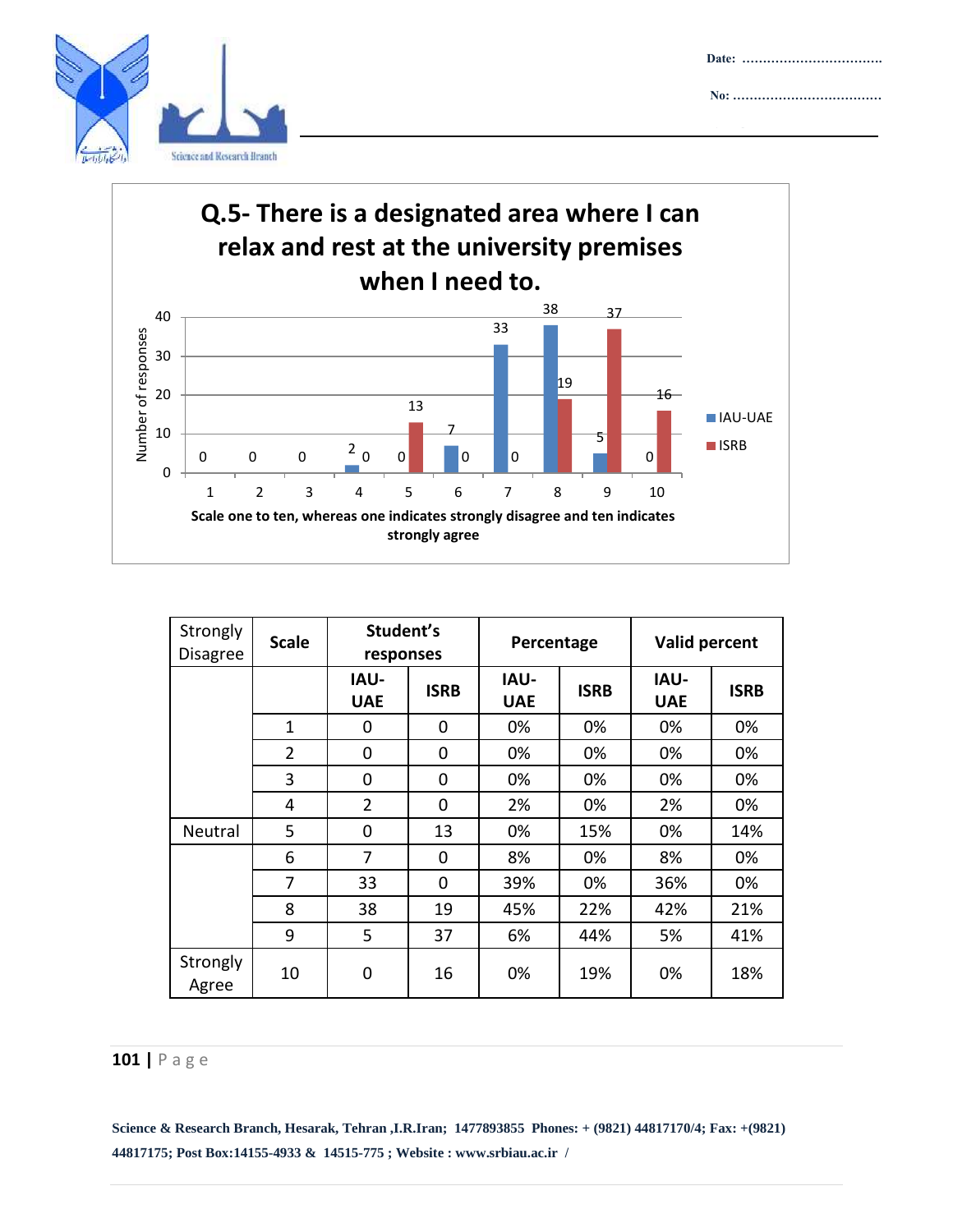

The table above indicates that most HEP Branch students who participated in the survey feel all right with the IAU-UAE premise. More in-depth, 38 students out of 85, and 33 out of 85 students agreed, and seven students out of 85 feel almost neutral about the designated area of IAU- UAE branch premise. On the other hand, two out of 85 only disagree with this factor. The HEP Home students' results Furthermore, 37 out of 85 and 16 students out of 85 strongly agree with this factor.

#### **102 |** P a g e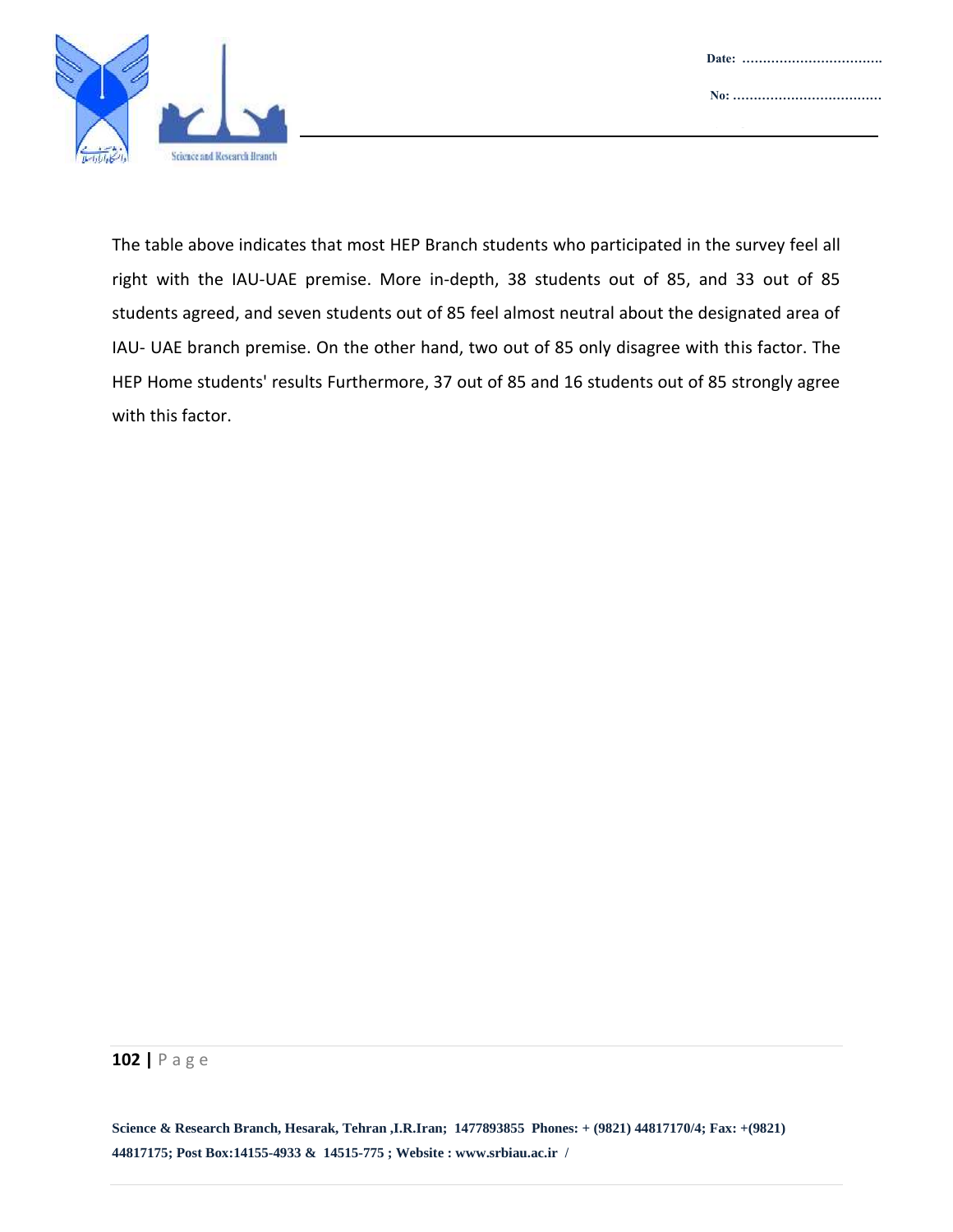

**Date: ……………………………. No: ………………………………**

**Attachment :……………………**



| Strongly<br><b>Disagree</b> | <b>Scale</b>   | Student's<br>responses    |             | Percentage                |             | Valid percent             |             |
|-----------------------------|----------------|---------------------------|-------------|---------------------------|-------------|---------------------------|-------------|
|                             |                | <b>IAU-</b><br><b>UAE</b> | <b>ISRB</b> | <b>IAU-</b><br><b>UAE</b> | <b>ISRB</b> | <b>IAU-</b><br><b>UAE</b> | <b>ISRB</b> |
|                             | 1              | 0                         | 0           | 0%                        | 0%          | 0%                        | 0%          |
|                             | $\overline{2}$ | 0                         | 0           | 0%                        | 0%          | 0%                        | 0%          |
|                             | 3              | 0                         | 0           | 0%                        | 0%          | 0%                        | 0%          |
|                             | 4              | 0                         | 0           | 0%                        | 0%          | 0%                        | 0%          |
| Neutral                     | 5              | 0                         | 10          | 0%                        | 12%         | 0%                        | 11%         |
|                             | 6              | 18                        | 0           | 21%                       | 0%          | 20%                       | 0%          |
|                             | 7              | 18                        | 0           | 21%                       | 0%          | 20%                       | 0%          |
|                             | 8              | 0                         | 18          | 0%                        | 21%         | 0%                        | 20%         |
|                             | 9              | 49                        | 38          | 58%                       | 45%         | 54%                       | 42%         |

**103 |** P a g e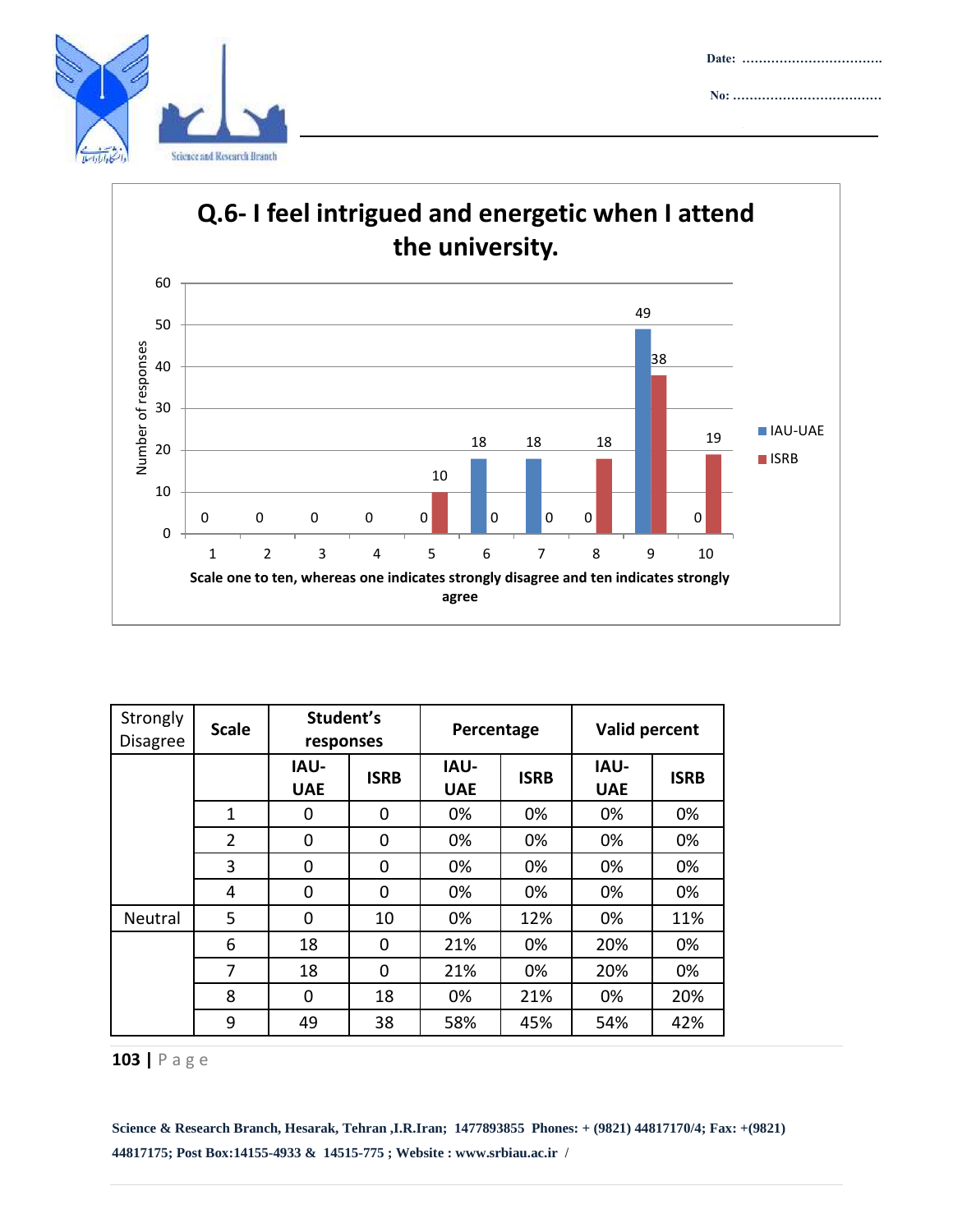

The table above indicates that most HEP Branch students who participated in the survey feel intrigued and energised. More in-depth, 49 students out of 85 strongly agreed to this factor. Moreover, 18 out of 85 agree with this factor. On the other hand, 18 out of 85 feel neutral to this factor. The results from the HEP Home students showed that 10 out of 85 students feel neutral to this factor, 18 out of 85 students agree. Furthermore, 38 students out of 85 and 19 students out of 85 strongly agree with this factor.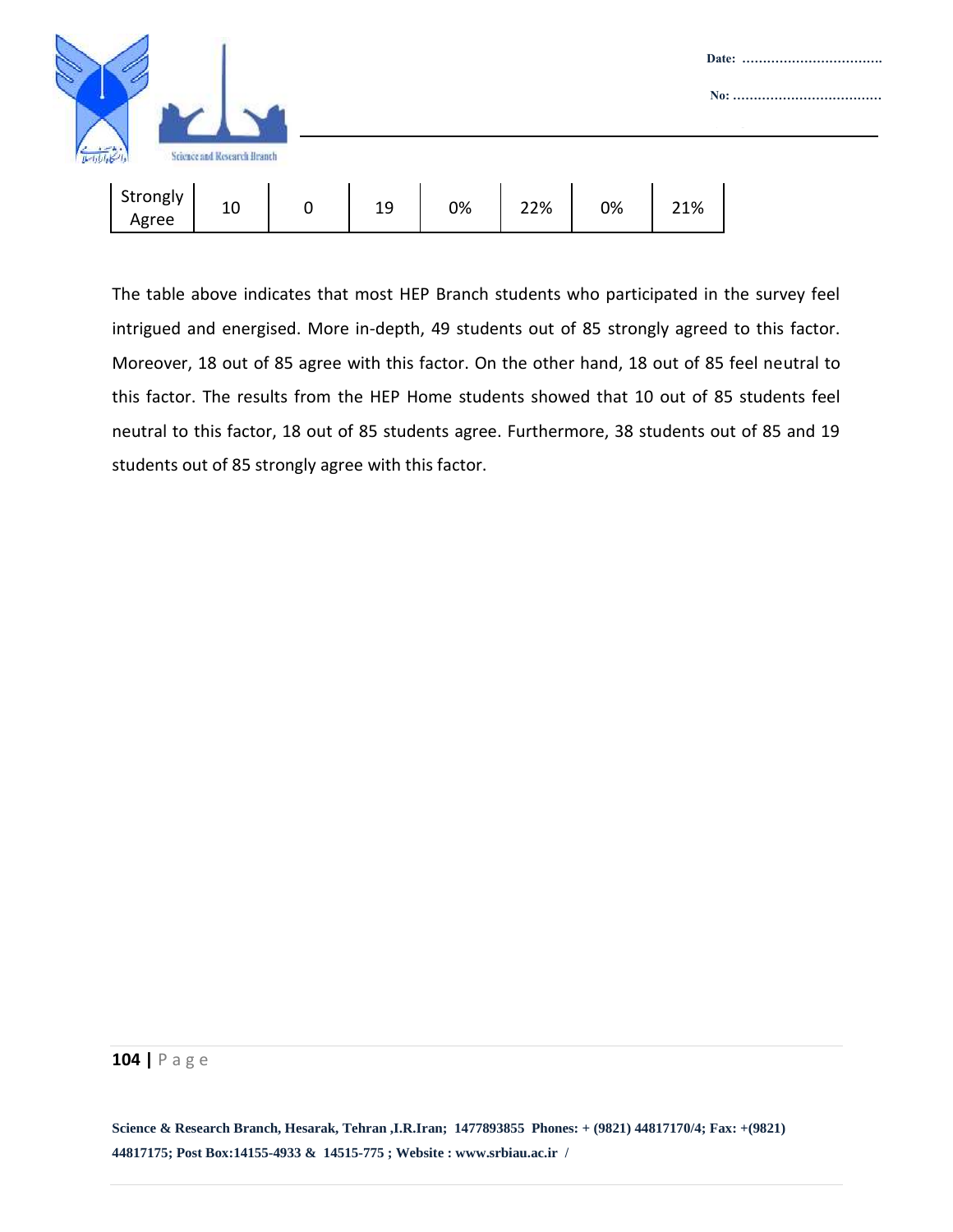



| Strongly<br><b>Disagree</b> | <b>Scale</b>   | Student's<br>responses    |             | Percentage                |             | Valid percent             |             |
|-----------------------------|----------------|---------------------------|-------------|---------------------------|-------------|---------------------------|-------------|
|                             |                | <b>IAU-</b><br><b>UAE</b> | <b>ISRB</b> | <b>IAU-</b><br><b>UAE</b> | <b>ISRB</b> | <b>IAU-</b><br><b>UAE</b> | <b>ISRB</b> |
|                             | 1              | 16                        | 45          | 19%                       | 53%         | 18%                       | 49%         |
|                             | $\overline{2}$ | 69                        | 22          | 81%                       | 26%         | 76%                       | 24%         |
|                             | 3              | 0                         | 18          | 0%                        | 21%         | 0%                        | 20%         |
|                             | 4              | 0                         | 0           | 0%                        | 0%          | 0%                        | 0%          |
| Neutral                     | 5              | 0                         | 0           | 0%                        | 0%          | 0%                        | 0%          |
|                             | 6              | 0                         | $\mathbf 0$ | 0%                        | 0%          | 0%                        | 0%          |
|                             | 7              | 0                         | 0           | 0%                        | 0%          | 0%                        | 0%          |
|                             | 8              | 0                         | 0           | 0%                        | 0%          | 0%                        | 0%          |
|                             | 9              | 0                         | $\mathbf 0$ | 0%                        | 0%          | 0%                        | 0%          |
| Strongly<br>Agree           | 10             | 0                         | 0           | 0%                        | 0%          | 0%                        | 0%          |

## **105 |** P a g e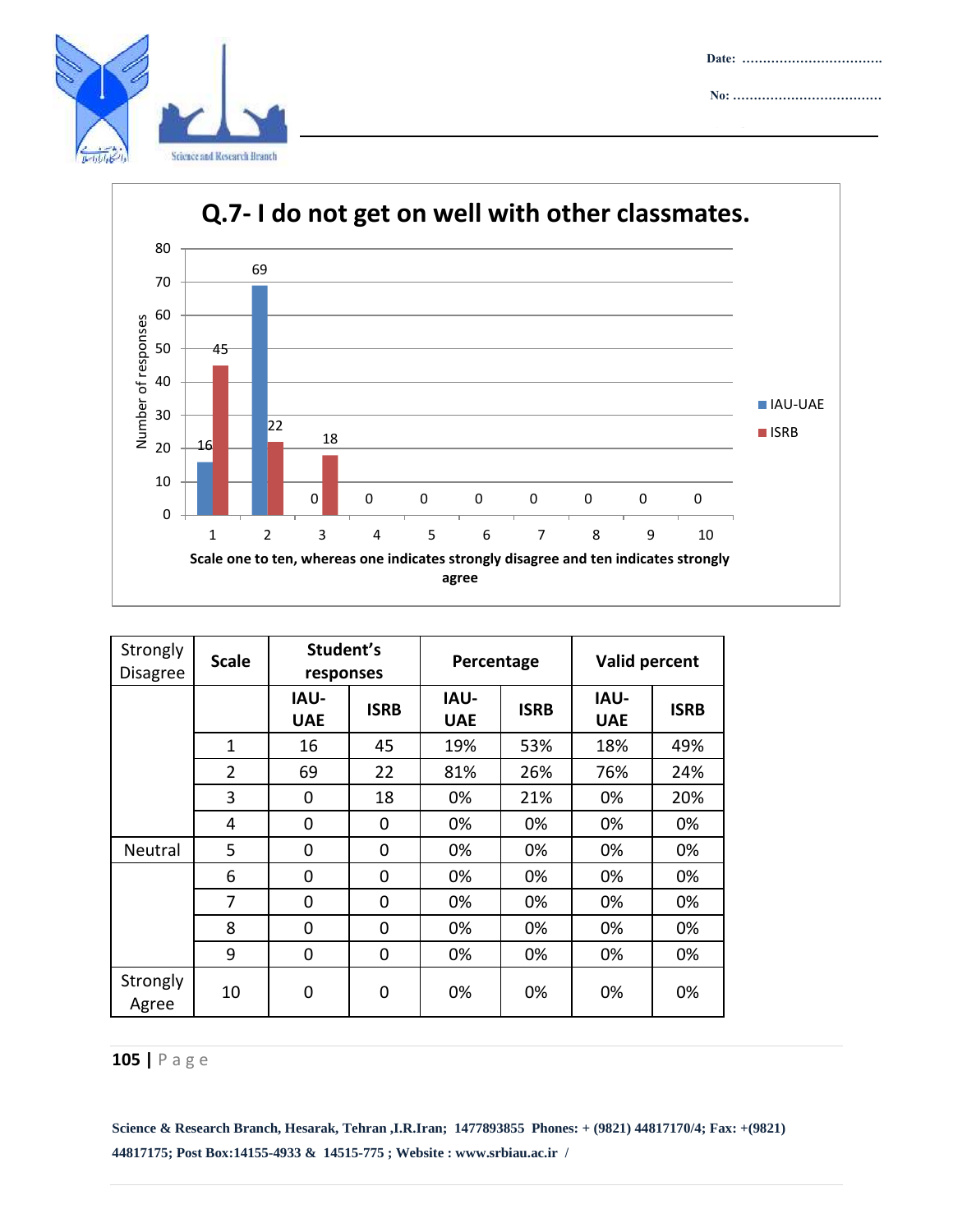

The table above indicates that most HEP Branch students who participated in the survey get well with other classmates. More in-depth, 69 students out of 85 and 16 out of 85 strongly disagreed with this factor. The results from Hep Home students follow that 45 out of 85 students and 22 out of 85 students strongly disagree with this factor. Furthermore, 18 students out of 85 disagree with this factor.

#### **106 |** P a g e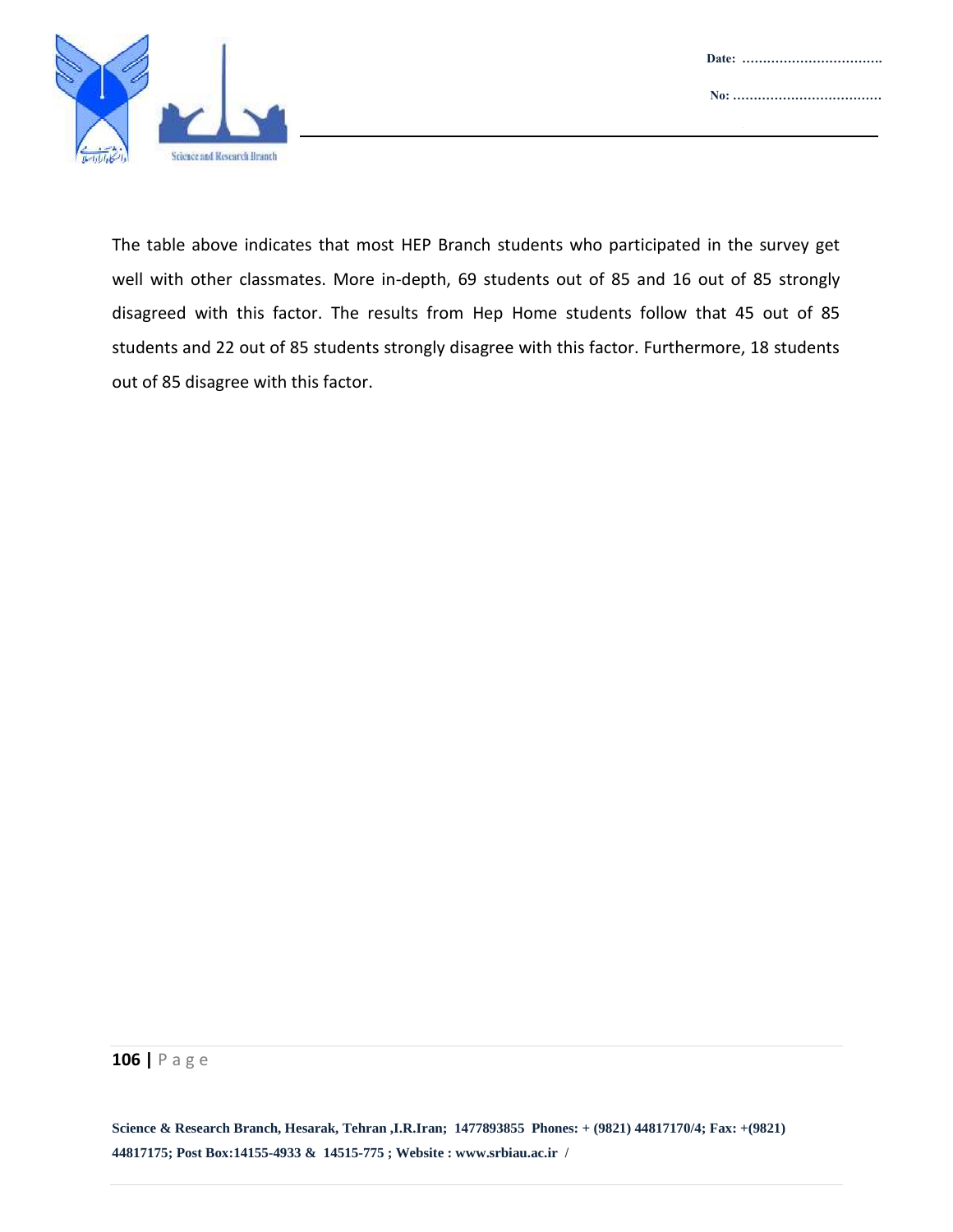

# 73 80 **Q.8- In general, I am a positive person about my studies at the Islamic Azad University University.**



| Strongly<br><b>Disagree</b> | <b>Scale</b>   | Student's<br>responses    |             | Percentage                |             | Valid percent             |             |
|-----------------------------|----------------|---------------------------|-------------|---------------------------|-------------|---------------------------|-------------|
|                             |                | <b>IAU-</b><br><b>UAE</b> | <b>ISRB</b> | <b>IAU-</b><br><b>UAE</b> | <b>ISRB</b> | <b>IAU-</b><br><b>UAE</b> | <b>ISRB</b> |
|                             | $\mathbf{1}$   | 0                         | $\Omega$    | 0%                        | 0%          | 0%                        | 0%          |
|                             | $\overline{2}$ | 0                         | $\mathbf 0$ | 0%                        | 0%          | 0%                        | 0%          |
|                             | 3              | 0                         | $\Omega$    | 0%                        | 0%          | 0%                        | 0%          |
|                             | 4              | 0                         | $\Omega$    | 0%                        | 0%          | 0%                        | 0%          |
| Neutral                     | 5              | 0                         | $\mathbf 0$ | 0%                        | 0%          | 0%                        | 0%          |
|                             | 6              | 0                         | $\Omega$    | 0%                        | 0%          | 0%                        | 0%          |
|                             | 7              | 0                         | $\Omega$    | 0%                        | 0%          | 0%                        | 0%          |
|                             | 8              | 0                         | 19          | 0%                        | 22%         | 0%                        | 21%         |

## **107 |** P a g e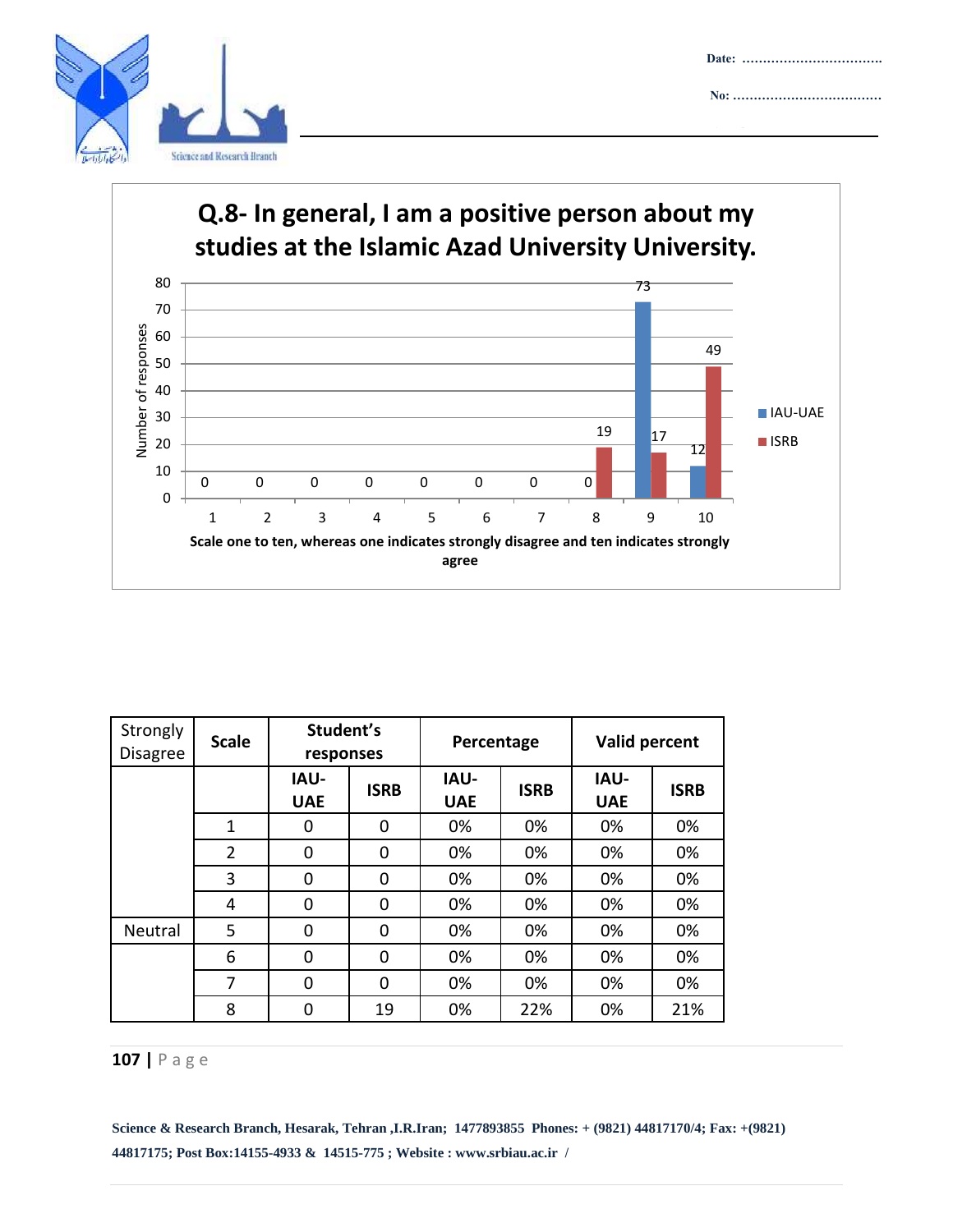

|                   |    | רד<br>ັ   |    | 86% | 20% | 80% | 19% |
|-------------------|----|-----------|----|-----|-----|-----|-----|
| Strongly<br>Agree | 10 | 1 ^<br>∸∸ | 49 | 14% | 58% | 13% | 54% |

The table above indicates that most HEP Branch students who participated in the survey feel optimistic about their studies. More in-depth, 73 out of 85 and 12 out of 85 students strongly agreed to this factor. The results from Hep Home students showed that 19 out of 85 students agree with this factor. Furthermore, 17 students out of 85 and 49 students out of 85 strongly agree with this factor.

#### **108 |** P a g e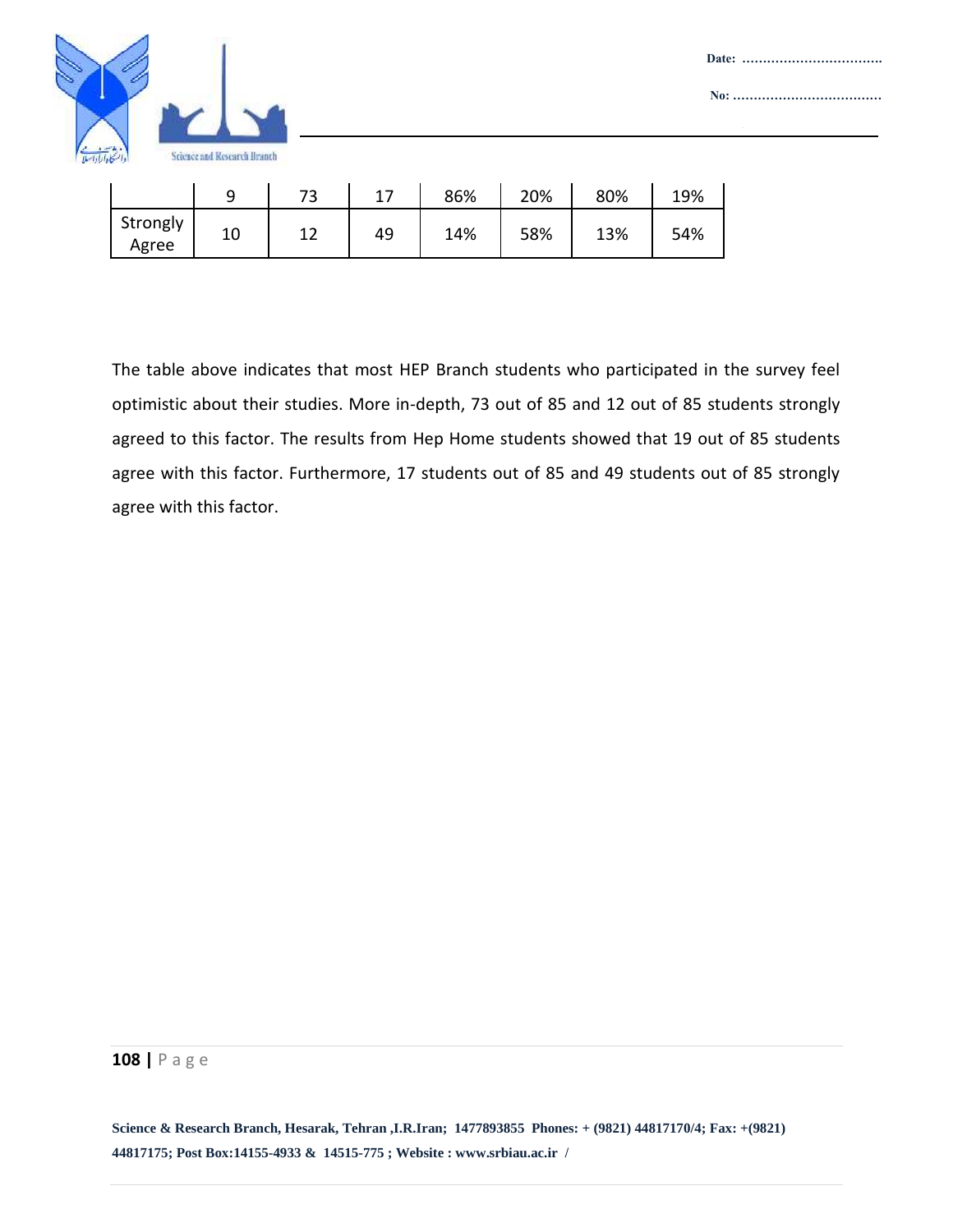

#### **Q.9- In general, I have an optimistic mindset about my future career after graduation.** 50 45 45 38 40 Number of responses Number of responses 35 30 25 25 25 22 IAU-UAE 20 15 15 **ISRB** 10 5 0 0 0 0 0 0 0 0 1 2 3 4 5 6 7 8 9 10 **Scale one to ten, whereas one indicates strongly disagree and ten indicates strongly agree**

| Strongly<br><b>Disagree</b> | <b>Scale</b>   | Student's<br>responses |             | Percentage                |             | Valid percent             |             |
|-----------------------------|----------------|------------------------|-------------|---------------------------|-------------|---------------------------|-------------|
|                             |                | IAU-<br><b>UAE</b>     | <b>ISRB</b> | <b>IAU-</b><br><b>UAE</b> | <b>ISRB</b> | <b>IAU-</b><br><b>UAE</b> | <b>ISRB</b> |
|                             | $\mathbf{1}$   | 0                      | 0           | 0%                        | 0%          | 0%                        | 0%          |
|                             | $\overline{2}$ | 0                      | 0           | 0%                        | 0%          | 0%                        | 0%          |
|                             | 3              | 0                      | 0           | 0%                        | 0%          | 0%                        | 0%          |
|                             | 4              | 0                      | 0           | 0%                        | 0%          | 0%                        | 0%          |
| Neutral                     | 5              | 0                      | 0           | 0%                        | 0%          | 0%                        | 0%          |
|                             | 6              | 0                      | 0           | 0%                        | 0%          | 0%                        | 0%          |
|                             | 7              | $\Omega$               | $\Omega$    | 0%                        | 0%          | 0%                        | 0%          |
|                             | 8              | 25                     | 25          | 29%                       | 29%         | 27%                       | 27%         |
|                             | 9              | 45                     | 22          | 53%                       | 26%         | 49%                       | 24%         |

### **109 |** P a g e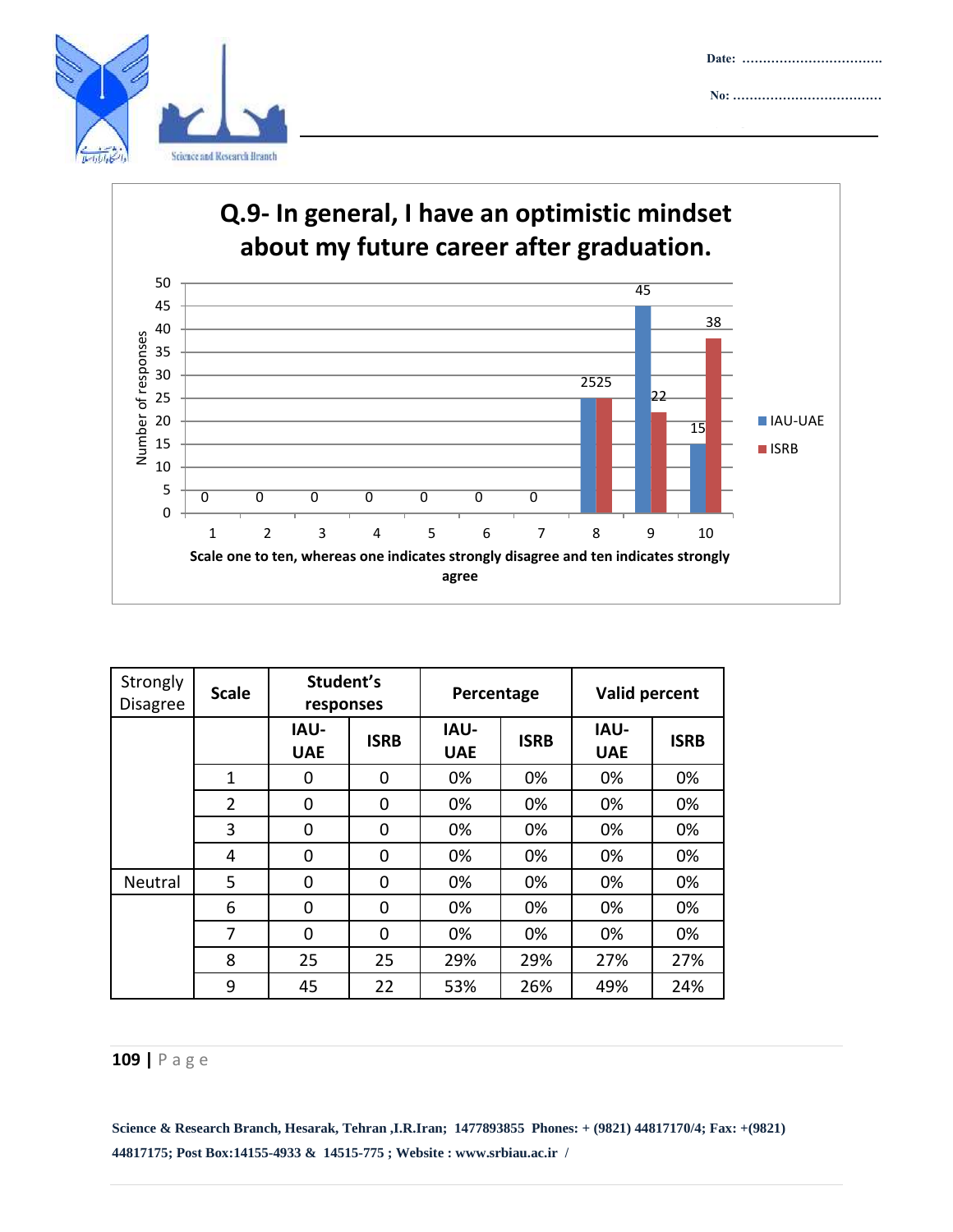

The table above indicates that most HEP Branch students who participated in the survey feel optimistic. More in-depth, 15 students out of 85, 45 out of 85 students strongly agreed, and 25 students out of 85 feel agreed to this factor. The results from the HRP Home students showed that 25 out of 85 students agree with this factor. Furthermore22 students out of 85 and 38 students out of 85 strongly agree with this factor.

#### **110 |** P a g e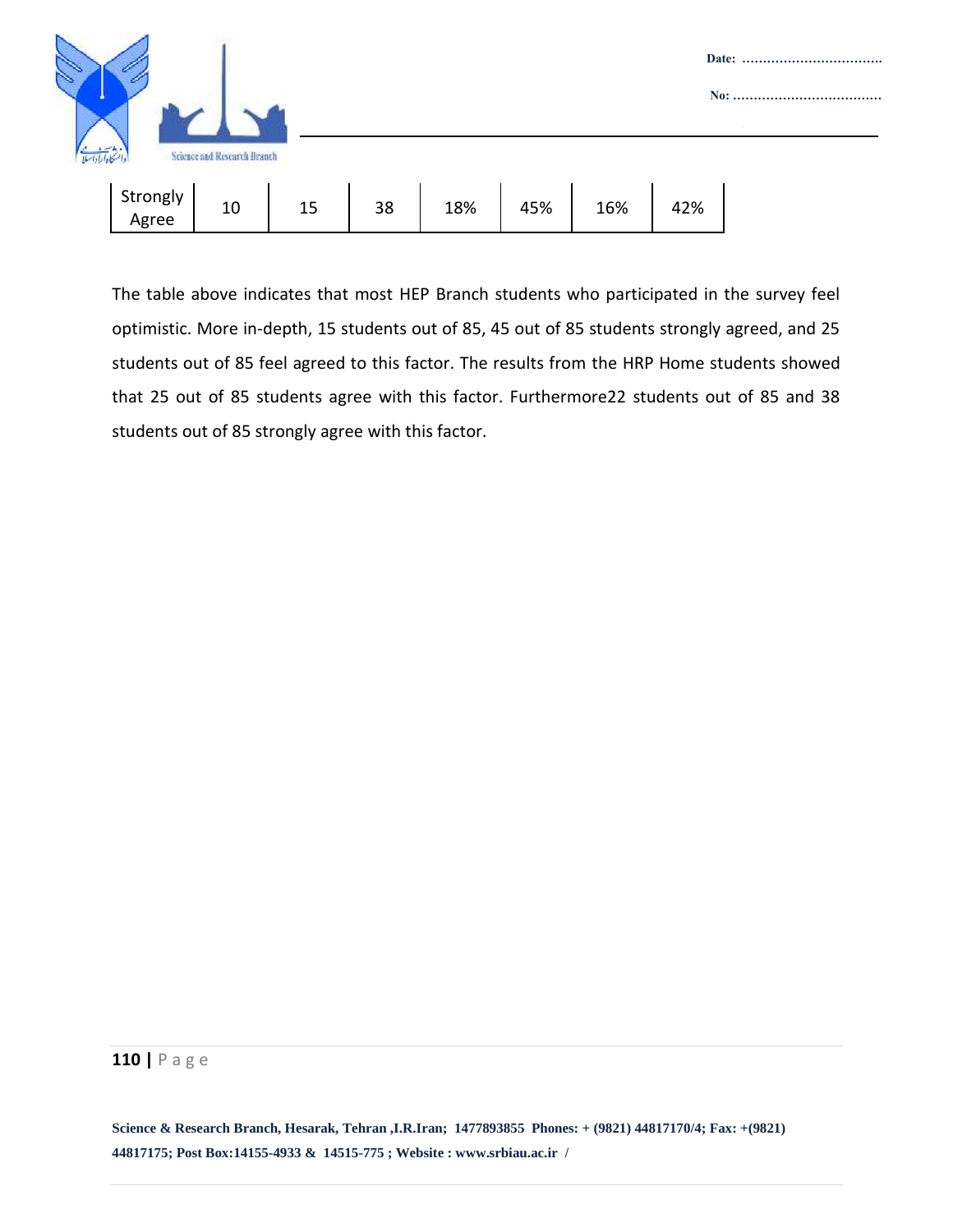





| Strongly<br><b>Disagree</b> | <b>Scale</b>   | Student's<br>responses    |             | Percentage                |             | Valid percent             |             |
|-----------------------------|----------------|---------------------------|-------------|---------------------------|-------------|---------------------------|-------------|
|                             |                | <b>IAU-</b><br><b>UAE</b> | <b>ISRB</b> | <b>IAU-</b><br><b>UAE</b> | <b>ISRB</b> | <b>IAU-</b><br><b>UAE</b> | <b>ISRB</b> |
|                             | 1              | 0                         | 0           | 0%                        | 0%          | 0%                        | 0%          |
|                             | $\overline{2}$ | 4                         | 0           | 5%                        | 5%          | 4%                        | 4%          |
|                             | 3              | 0                         | 0           | 0%                        | 0%          | 0%                        | 0%          |
|                             | 4              | 0                         | 0           | 0%                        | 0%          | 0%                        | 0%          |
| Neutral                     | 5              | 0                         | 29          | 0%                        | 34%         | 0%                        | 32%         |
|                             | 6              | 6                         | 0           | 7%                        | 0%          | 7%                        | 0%          |
|                             | 7              | 6                         | 44          | 7%                        | 52%         | 7%                        | 48%         |
|                             | 8              | 37                        | 0           | 44%                       | 0%          | 41%                       | 0%          |
|                             | 9              | 19                        | 12          | 22%                       | 14%         | 21%                       | 13%         |

**|** P a g e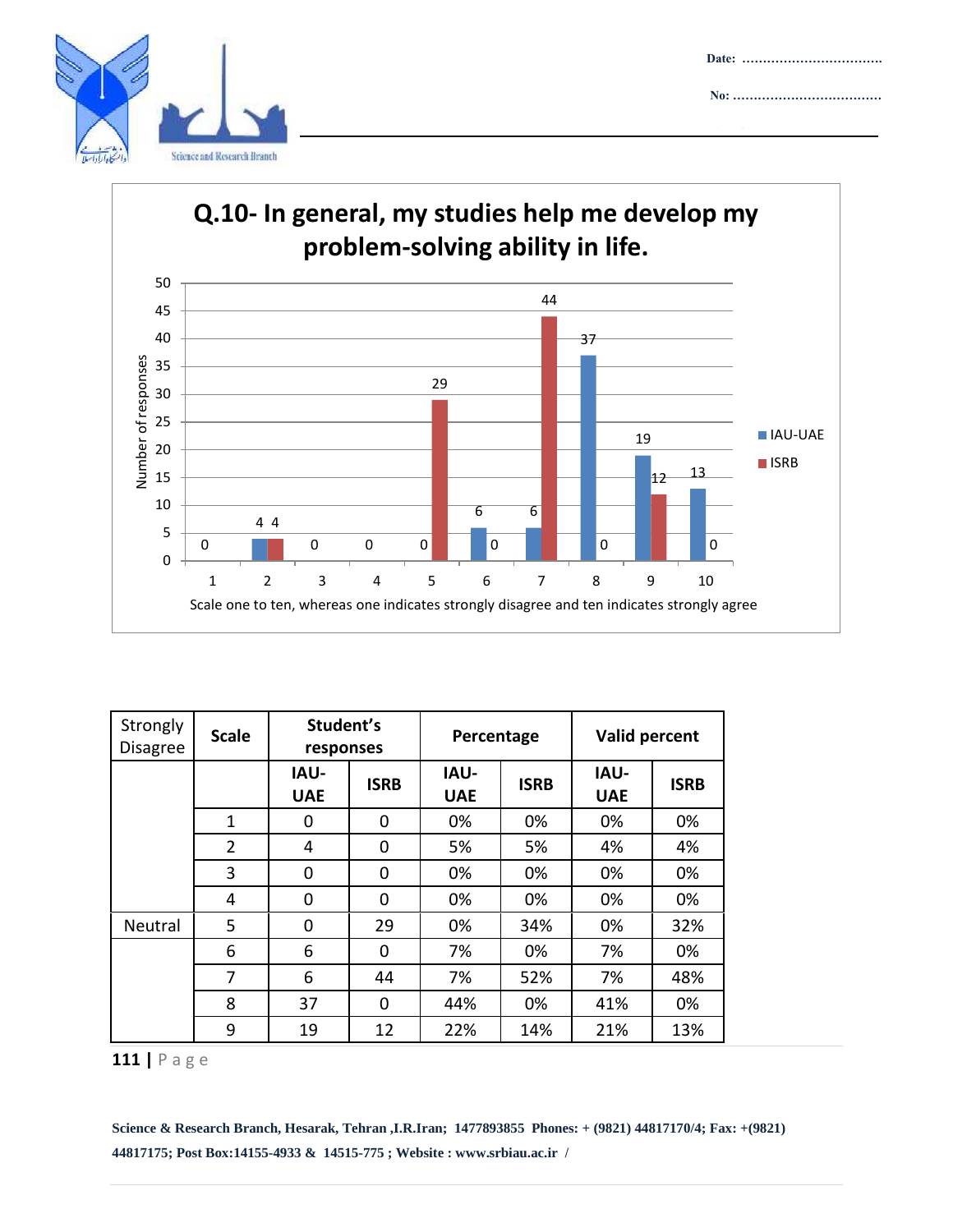

The table above indicates that most HEP Branch students who participated in the survey agree that their studies improved their problem-solving ability. More in-depth, 37 students out of 85, and 6 out of 85 agreed to this factor. 19 students out of 85, and 13 out of 85 strongly agreed to this factor. Moreover, six students out of 85 feel almost neutral about this factor. On the other hand, four out of 85 disagree with this factor. The results from the HEP Home students showed that 29 out of 85 students feel neutral to this factor, 44 out of 85 students agree to this factor. Furthermore, 12 students out of 85 strongly agree with this factor.

#### **112 |** P a g e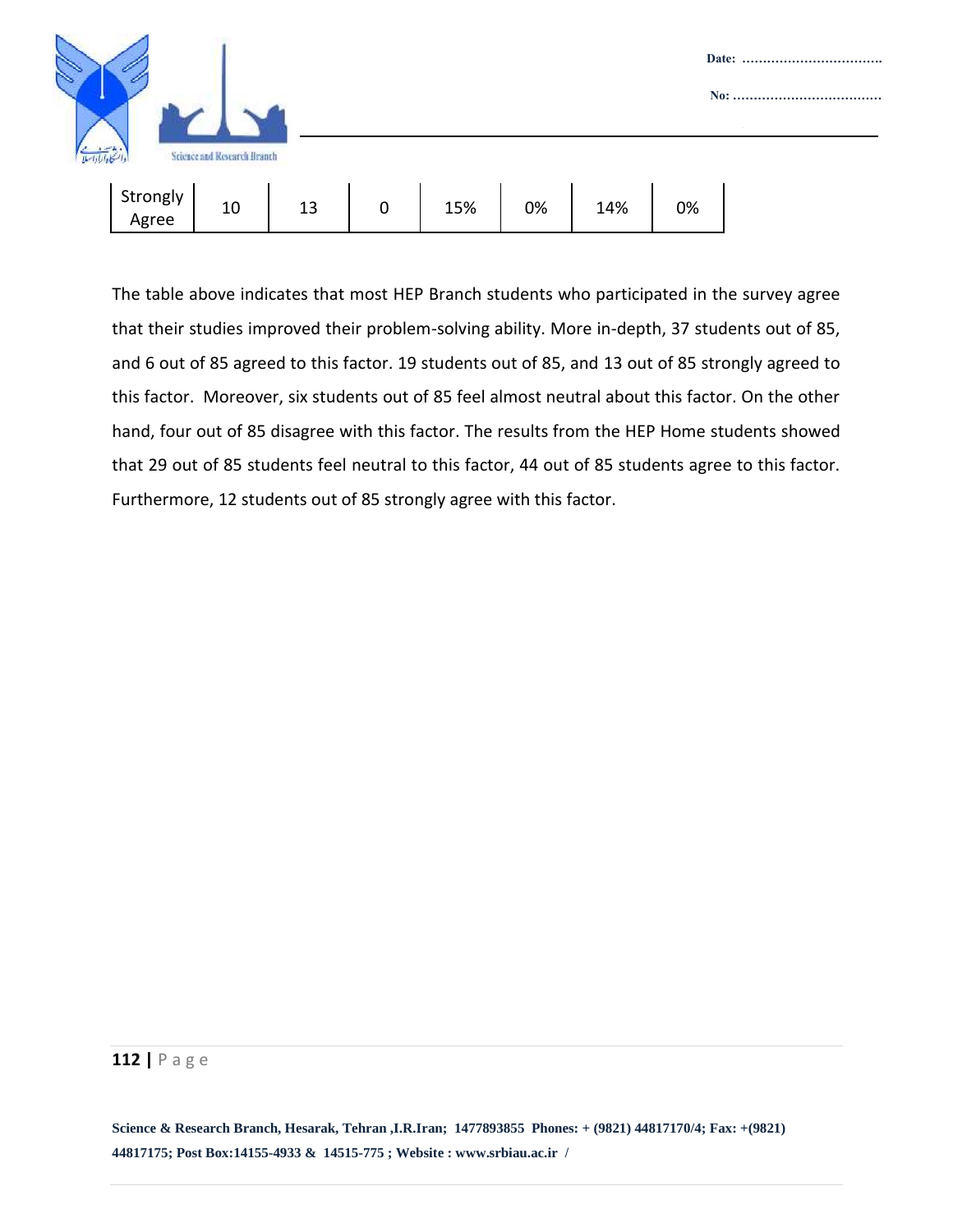





| Strongly<br><b>Disagree</b> | <b>Scale</b>   | Student's<br>responses    |             | Percentage                |             | Valid percent             |             |
|-----------------------------|----------------|---------------------------|-------------|---------------------------|-------------|---------------------------|-------------|
|                             |                | <b>IAU-</b><br><b>UAE</b> | <b>ISRB</b> | <b>IAU-</b><br><b>UAE</b> | <b>ISRB</b> | <b>IAU-</b><br><b>UAE</b> | <b>ISRB</b> |
|                             | $\mathbf{1}$   | 35                        | 38          | 41%                       | 45%         | 38%                       | 42%         |
|                             | $\overline{2}$ | 29                        | 29          | 34%                       | 34%         | 32%                       | 32%         |
|                             | 3              | 11                        | 10          | 13%                       | 12%         | 12%                       | 11%         |
|                             | 4              | 5                         | 0           | 6%                        | 0%          | 5%                        | 0%          |
| Neutral                     | 5              | $\Omega$                  | 8           | 0%                        | 9%          | 0%                        | 9%          |
|                             | 6              | 3                         | 0           | 4%                        | 0%          | 3%                        | 0%          |
|                             | 7              | 0                         | 0           | 0%                        | 0%          | 0%                        | 0%          |
|                             | 8              | 0                         | 0           | 0%                        | 0%          | 0%                        | 0%          |
|                             | 9              | $\overline{2}$            | 0           | 2%                        | 0%          | 2%                        | 0%          |

**|** P a g e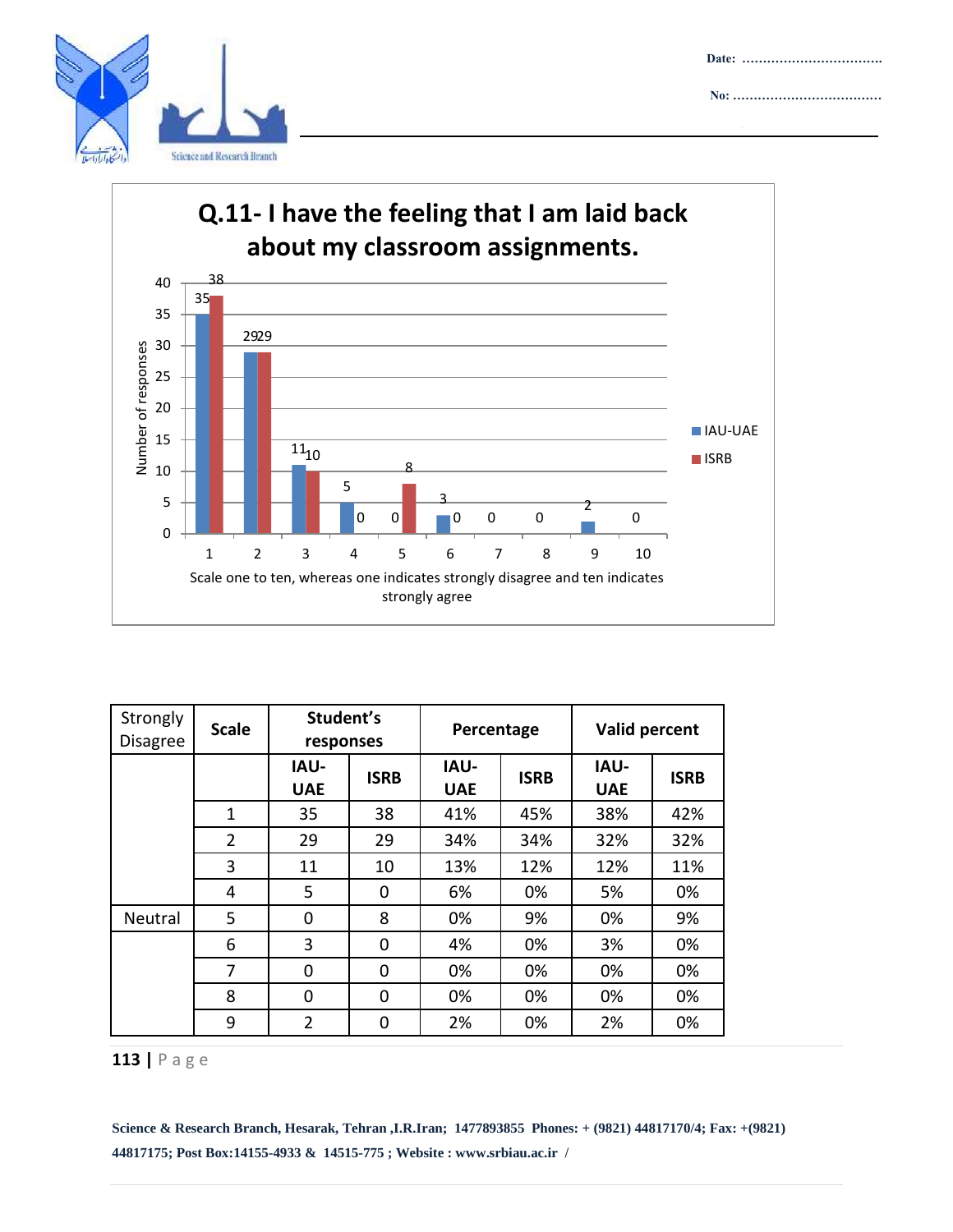

The table above indicates that most HEP Branch students who participated in the survey feel they are not easy-going about their assessments. 35 out of 85 students, and 29 out of 85 strongly disagreed. 11 students out of 85 feel, and five out 85 disagreed with this factor. Moreover, three students out of 85 almost feel neutral. On the other hand, two out of 85 only strongly agree with this factor. The HEP Home students' results are as follows: 8 out of 85 students feel neutral to this factor, and 10 out of 85 students disagree. Furthermore, 29 students out of 85 and 38 students out of 85 strongly disagree with this factor.

#### **114 |** P a g e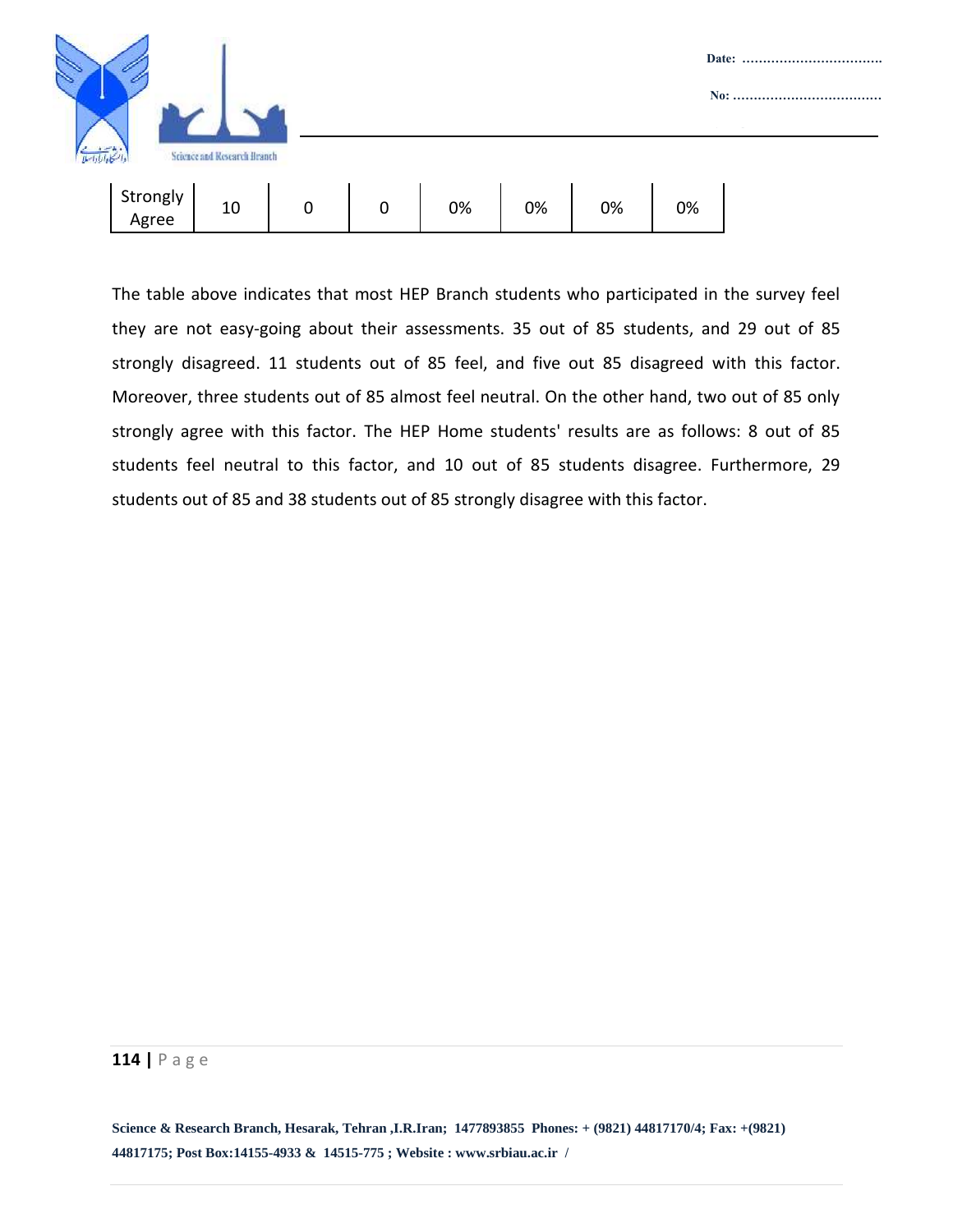





| Strongly<br><b>Disagree</b> | <b>Scale</b>   | Student's<br>responses    |             | Percentage                |             | Valid percent             |             |
|-----------------------------|----------------|---------------------------|-------------|---------------------------|-------------|---------------------------|-------------|
|                             |                | <b>IAU-</b><br><b>UAE</b> | <b>ISRB</b> | <b>IAU-</b><br><b>UAE</b> | <b>ISRB</b> | <b>IAU-</b><br><b>UAE</b> | <b>ISRB</b> |
|                             | $\mathbf{1}$   | 11                        | 57          | 13%                       | 67%         | 12%                       | 63%         |
|                             | $\overline{2}$ | 74                        | 19          | 87%                       | 22%         | 81%                       | 21%         |
|                             | 3              | 0                         | 0           | 0%                        | 0%          | 0%                        | 0%          |
|                             | 4              | 0                         | 4           | 0%                        | 5%          | 0%                        | 4%          |
| Neutral                     | 5              | 0                         | 6           | 0%                        | 7%          | 0%                        | 7%          |
|                             | 6              | 0                         | 0           | 0%                        | 0%          | 0%                        | 0%          |
|                             | 7              | 0                         | 0           | 0%                        | 0%          | 0%                        | 0%          |
|                             | 8              | $\mathbf 0$               | 0           | 0%                        | 0%          | 0%                        | 0%          |
|                             | 9              | 0                         | 0           | 0%                        | 0%          | 0%                        | 0%          |
| Strongly<br>Agree           | 10             | 0                         | 0           | 0%                        | 0%          | 0%                        | 0%          |

## **115 |** P a g e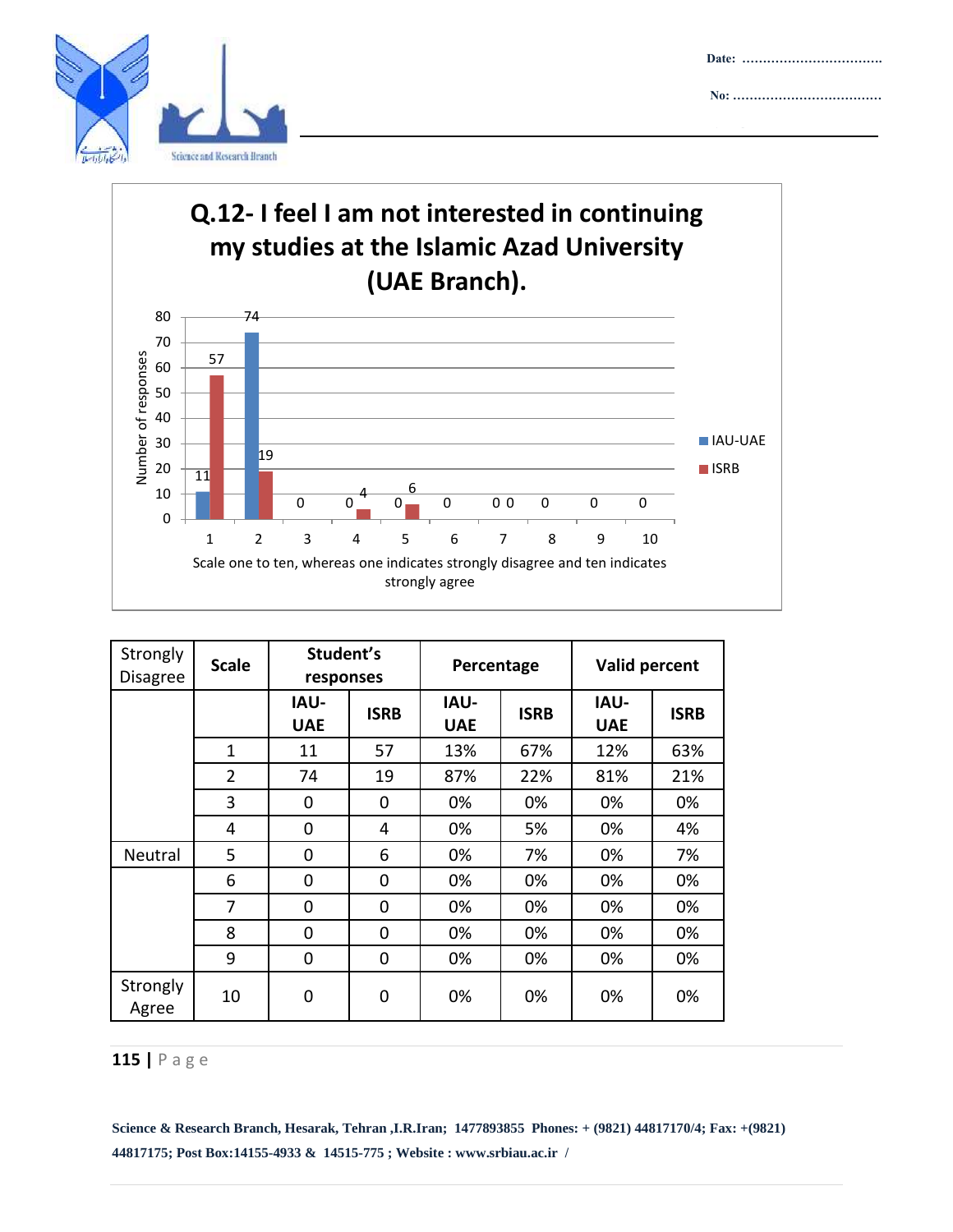



The table above indicates that most HEP Branch students who participated in the survey are interested in continuing their studies at the IAU UAE. More in-depth, 74 out of 85 and 11 out of 85 students strongly agreed that they are interested in the IAU-UAE branch. The results from the HEP Home students showed that 6 out of 85 students feel neutral, 4 out of 85 students feel almost neutral to this factor. Furthermore, 57 out of 85 and 19 students out of 85 strongly disagree with this factor.

#### **116 |** P a g e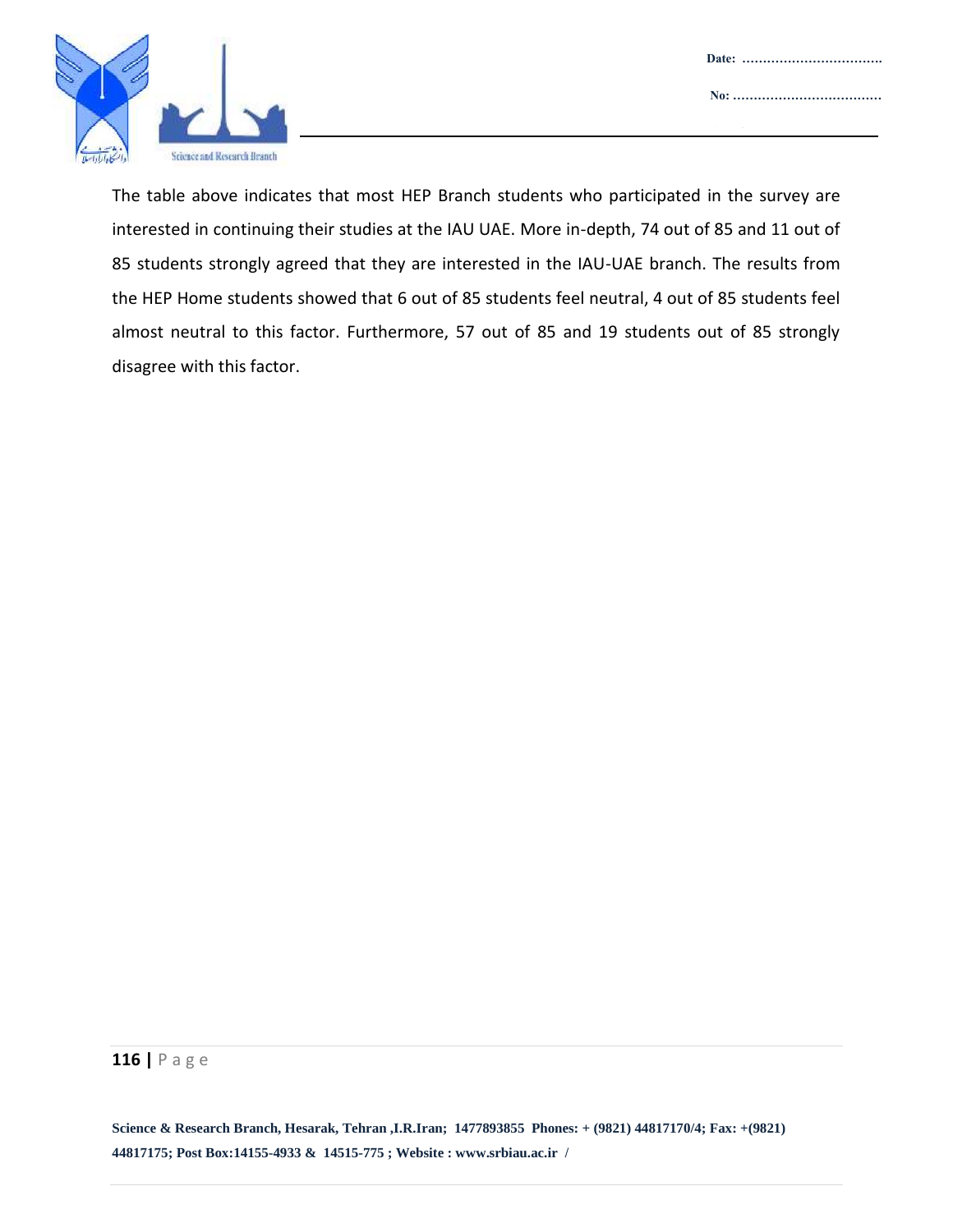



| Strongly<br><b>Disagree</b> | <b>Scale</b>   | Student's<br>responses |             | Percentage                |             | Valid percent      |             |
|-----------------------------|----------------|------------------------|-------------|---------------------------|-------------|--------------------|-------------|
|                             |                | IAU-<br><b>UAE</b>     | <b>ISRB</b> | <b>IAU-</b><br><b>UAE</b> | <b>ISRB</b> | IAU-<br><b>UAE</b> | <b>ISRB</b> |
|                             | $\mathbf{1}$   | 0                      | 0           | 0%                        | 0%          | 0%                 | 0%          |
|                             | $\overline{2}$ | 0                      | 0           | 0%                        | 0%          | 0%                 | 0%          |
|                             | 3              | 0                      | 0           | 0%                        | 0%          | 0%                 | 0%          |
|                             | 4              | 0                      | 0           | 0%                        | 0%          | 0%                 | 0%          |
| Neutral                     | 5              | 5                      | 9           | 6%                        | 11%         | 5%                 | 10%         |
|                             | 6              | 0                      | 0           | 0%                        | 0%          | 0%                 | 0%          |
|                             | 7              | $\Omega$               | 17          | 0%                        | 20%         | 0%                 | 19%         |
|                             | 8              | 58                     | 0           | 68%                       | 0%          | 64%                | 0%          |
|                             | 9              | 19                     | 47          | 22%                       | 55%         | 21%                | 52%         |

**117 |** P a g e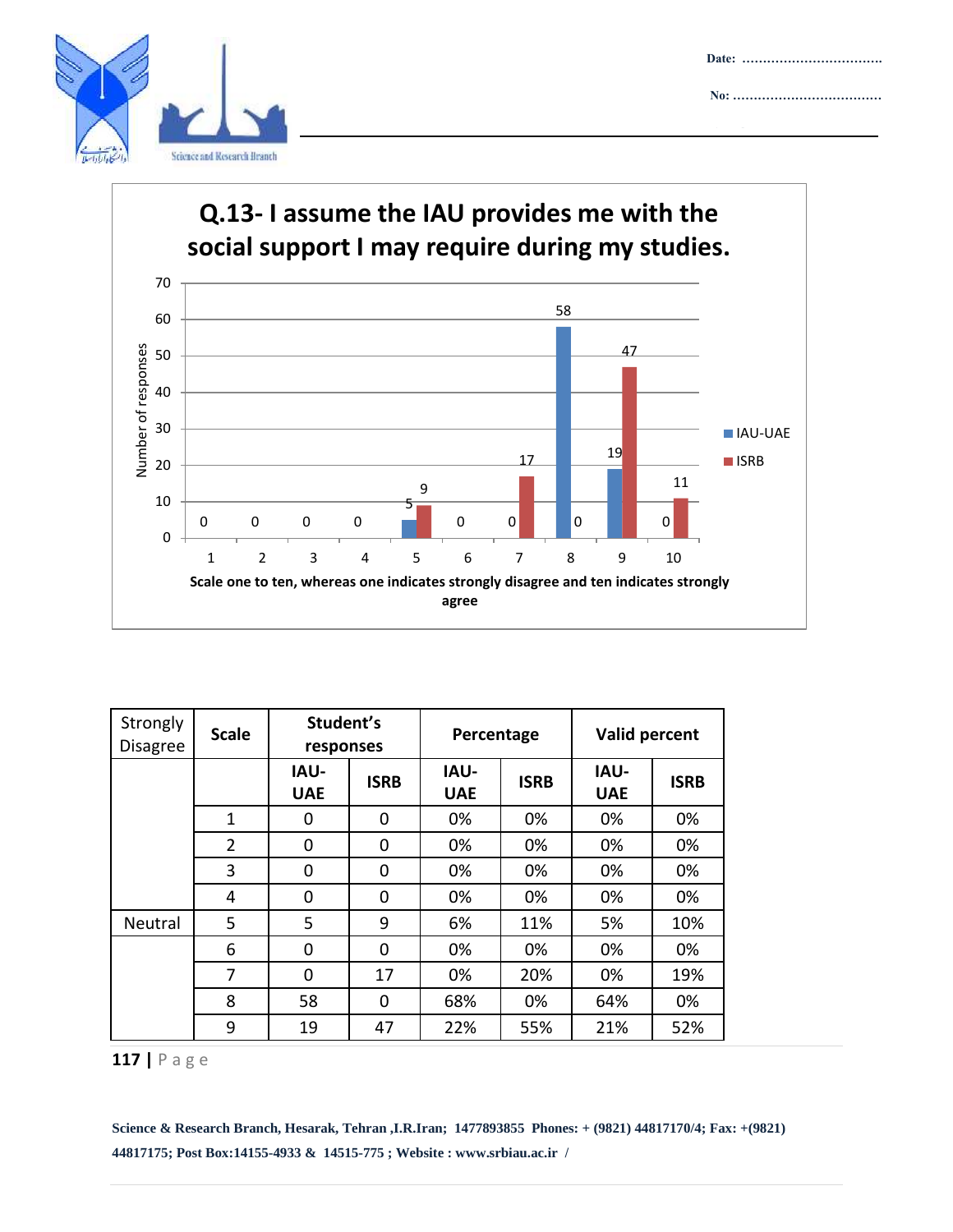

The table above indicates that most HEP Branch students who participated in the survey believe that IAU-UAE provides them with the social support they need. 19 students out of 85 strongly agree to this factor, and 58 students out of 85 agreed that they receive sufficient social support. Furthermore, only 5 out of 85 students feel neutral about this factor. The results from the HEP Home students showed that 9 out of 85 students feel neutral to this factor, 17 out of 85 students agree. Furthermore, 47 out of 85 and 11 students out 85 strongly agree to the HEP Home providing them with the social support they need.

#### **118 |** P a g e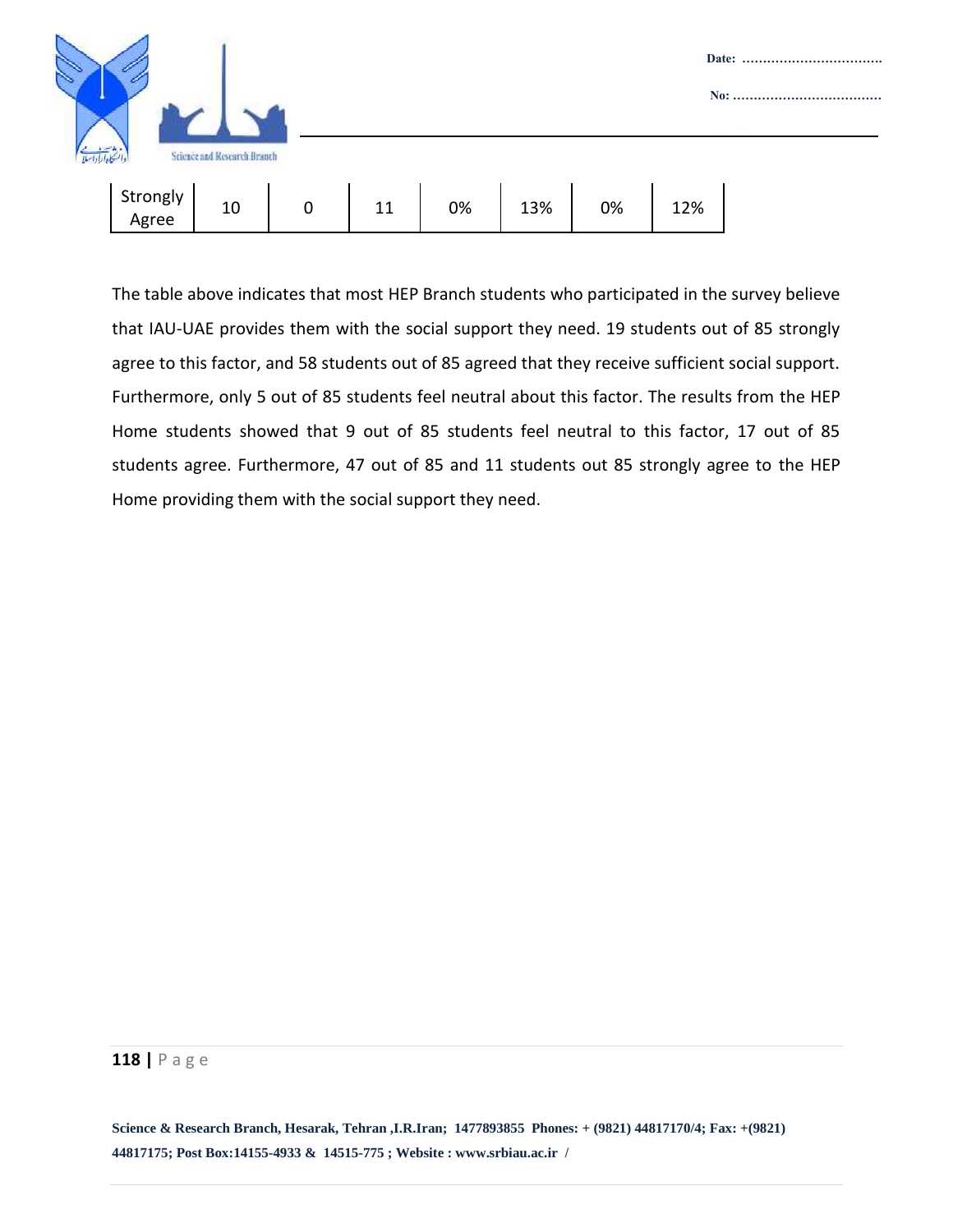





| Strongly<br><b>Disagree</b> | <b>Scale</b>   | Student's<br>responses    |                | Percentage                |             | Valid percent             |             |
|-----------------------------|----------------|---------------------------|----------------|---------------------------|-------------|---------------------------|-------------|
|                             |                | <b>IAU-</b><br><b>UAE</b> | <b>ISRB</b>    | <b>IAU-</b><br><b>UAE</b> | <b>ISRB</b> | <b>IAU-</b><br><b>UAE</b> | <b>ISRB</b> |
|                             | $\mathbf{1}$   | 25                        | 37             | 29%                       | 44%         | 27%                       | 41%         |
|                             | $\overline{2}$ | 15                        | 33             | 18%                       | 39%         | 16%                       | 36%         |
|                             | 3              | 30                        | 13             | 35%                       | 15%         | 33%                       | 14%         |
|                             | 4              | 7                         | 0              | 8%                        | 0%          | 8%                        | 0%          |
| Neutral                     | 5              | 3                         | 0              | 4%                        | 0%          | 3%                        | 0%          |
|                             | 6              | 0                         | $\mathbf 0$    | 0%                        | 0%          | 0%                        | 0%          |
|                             | 7              | 0                         | 0              | 0%                        | 0%          | 0%                        | 0%          |
|                             | 8              | 3                         | $\mathbf 0$    | 4%                        | 0%          | 3%                        | 0%          |
|                             | 9              | $\overline{2}$            | 0              | 2%                        | 0%          | 2%                        | 0%          |
| Strongly<br>Agree           | 10             | 0                         | $\overline{2}$ | 0%                        | 2%          | 0%                        | 2%          |

### **119 |** P a g e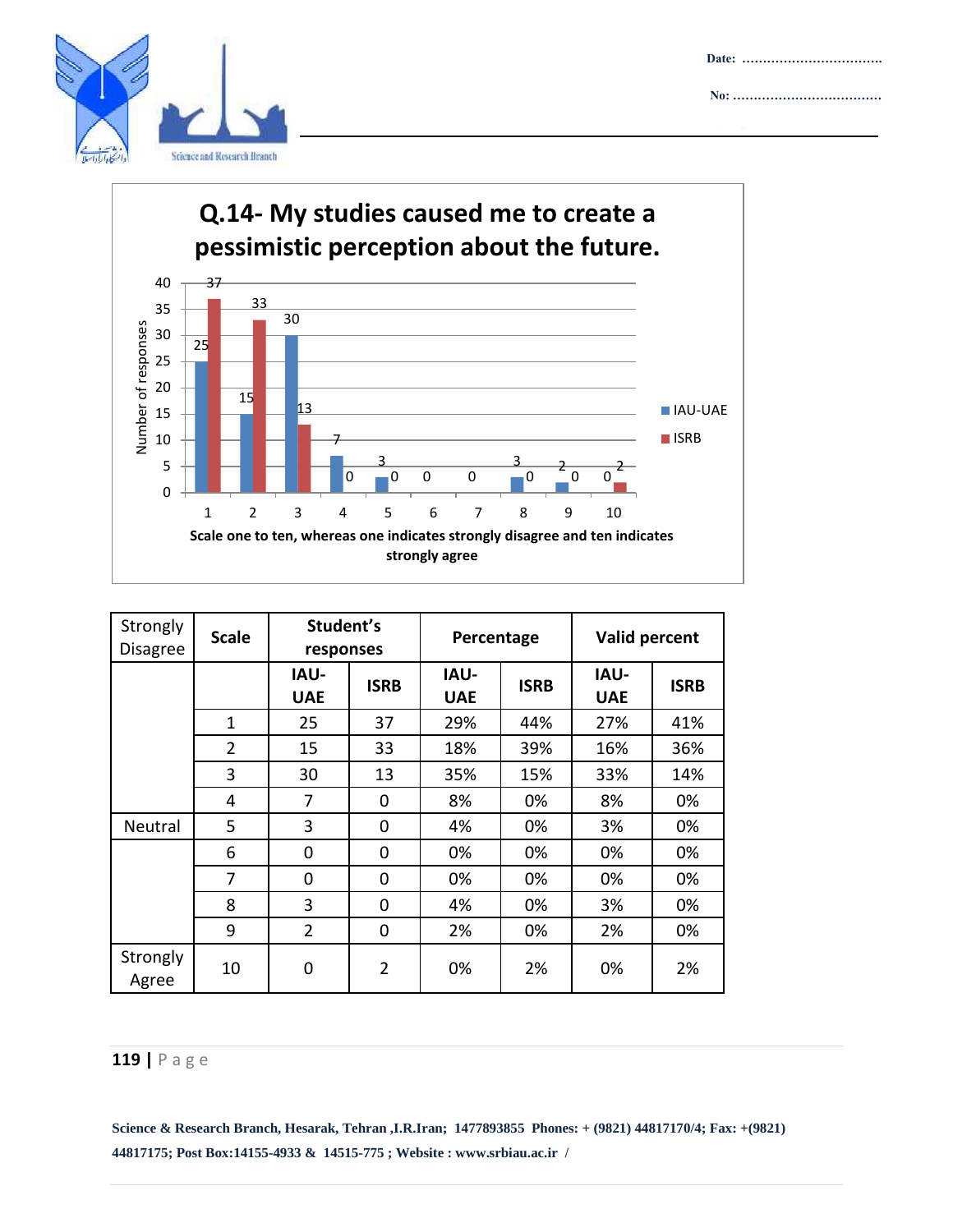

The table above indicates that most HEP Branch students who participated in the survey feel optimistic about their future. 25 students out of 85, 15 out of 85 students strongly disagreed, 30 students out of 85 disagreed, and seven students out of 85 feel almost neutral; furthermore, 3 out of 85 feel neutral about this factor. On the other hand, three out of 85 only disagreed, and two students out of 85 agreed to this factor. The results from the HEP Home students showed that 13 out of 85 students disagreed with this factor. Furthermore, 33 out of 85 and 37 students out of 85 strongly disagree with this factor. On the other hand, only 2 out of 85 students strongly agree with this factor.

#### **120 |** P a g e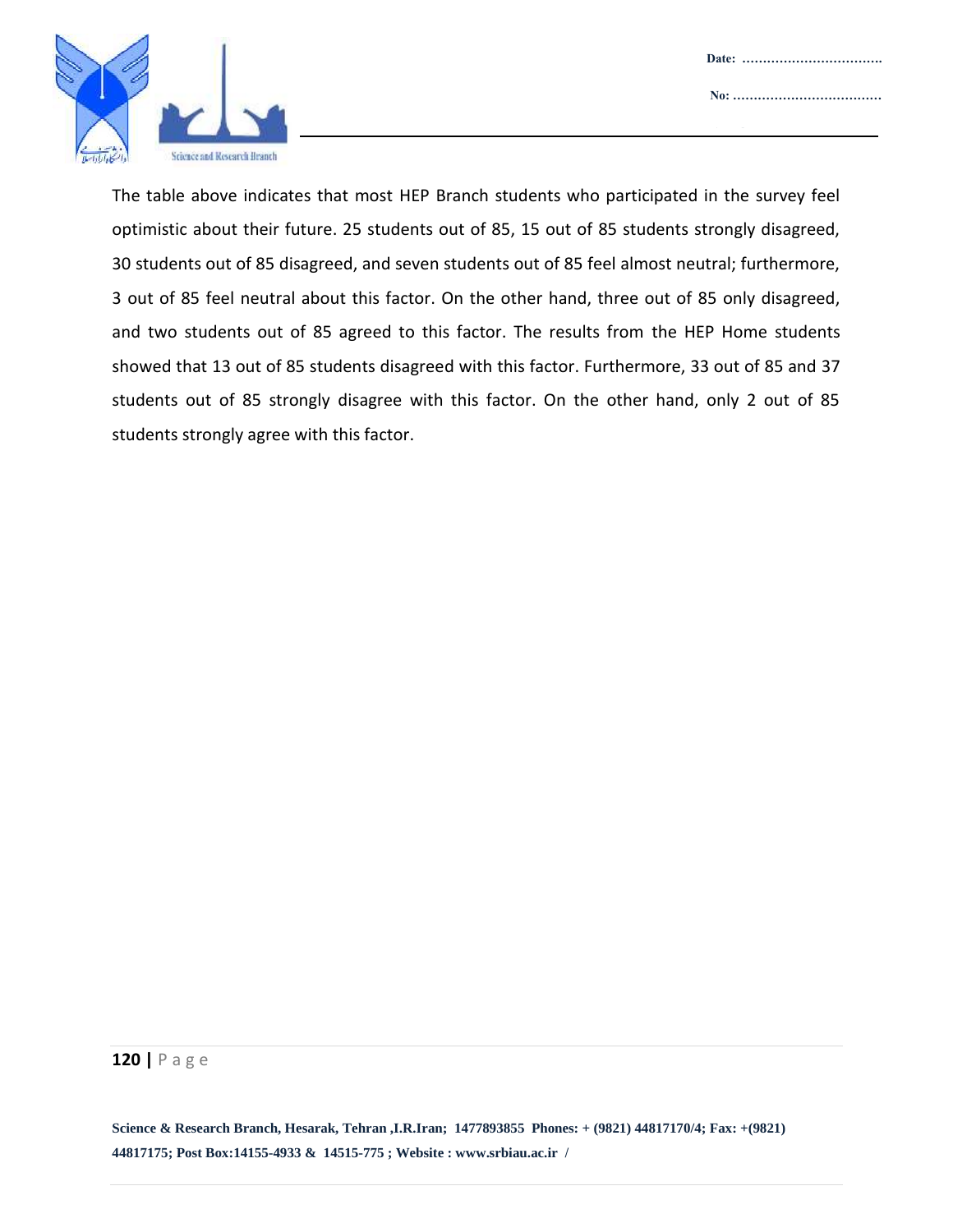

**Date: ……………………………. No: ………………………………**

**Attachment :……………………**



| Strongly<br>unhappy | <b>Scale</b>   | Student's<br>responses    |             | Percentage                |             | Valid percent             |             |
|---------------------|----------------|---------------------------|-------------|---------------------------|-------------|---------------------------|-------------|
|                     |                | <b>IAU-</b><br><b>UAE</b> | <b>ISRB</b> | <b>IAU-</b><br><b>UAE</b> | <b>ISRB</b> | <b>IAU-</b><br><b>UAE</b> | <b>ISRB</b> |
|                     | 1              | 0                         | 0           | 0%                        | 0%          | 0%                        | 0%          |
|                     | $\overline{2}$ | 0                         | 0           | 0%                        | 0%          | 0%                        | 0%          |
|                     | 3              | 0                         | 0           | 0%                        | 0%          | 0%                        | 0%          |
|                     | 4              | 0                         | 0           | 0%                        | 0%          | 0%                        | 0%          |
| Neutral             | 5              | 3                         | 0           | 4%                        | 0%          | 3%                        | 0%          |
|                     | 6              | 0                         | 0           | 0%                        | 0%          | 0%                        | 0%          |
|                     | 7              | 10                        | 5           | 12%                       | 6%          | 11%                       | 5%          |
|                     | 8              | 17                        | 28          | 20%                       | 33%         | 19%                       | 31%         |
|                     | 9              | 53                        | 33          | 62%                       | 39%         | 58%                       | 36%         |
| Strongly<br>happy   | 10             | $\overline{2}$            | 19          | 2%                        | 22%         | 2%                        | 21%         |

## **121 |** P a g e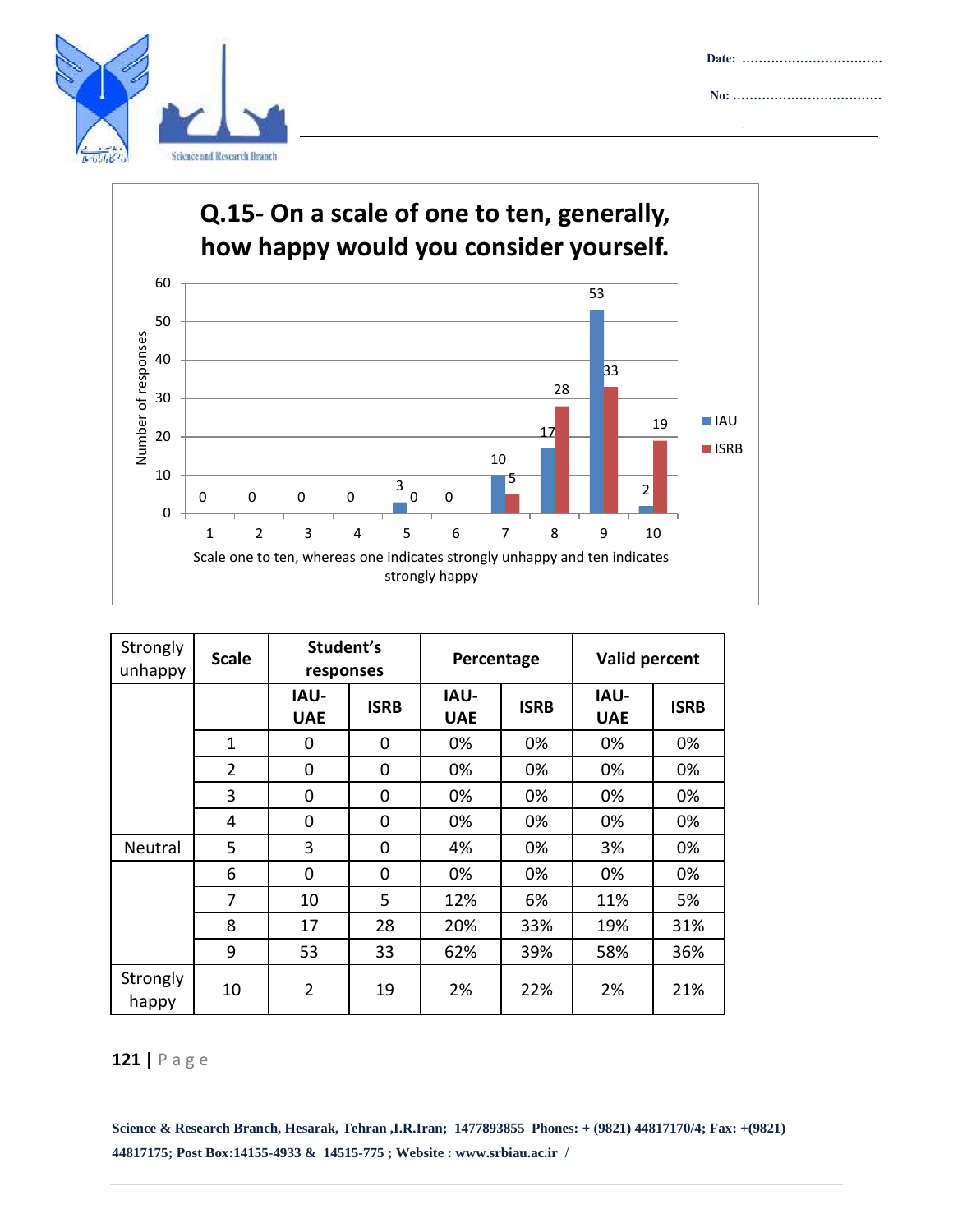

The table above indicates that most HEP Branch students who participated in the survey are happy. 53 out of 85 students, and 2 out of 85 students were pleased, along with 17 students out of 85, and 10 out of 85 students agreed that they were happy. On the other hand, three out of 85 only feel neutral. The results from the HEP Home students showed that 5 out of 85 students and 28 out of 85 students are moderately happy. Furthermore, 33 students out of 85 and 19 students out of 85 were thrilled.

#### **122 |** P a g e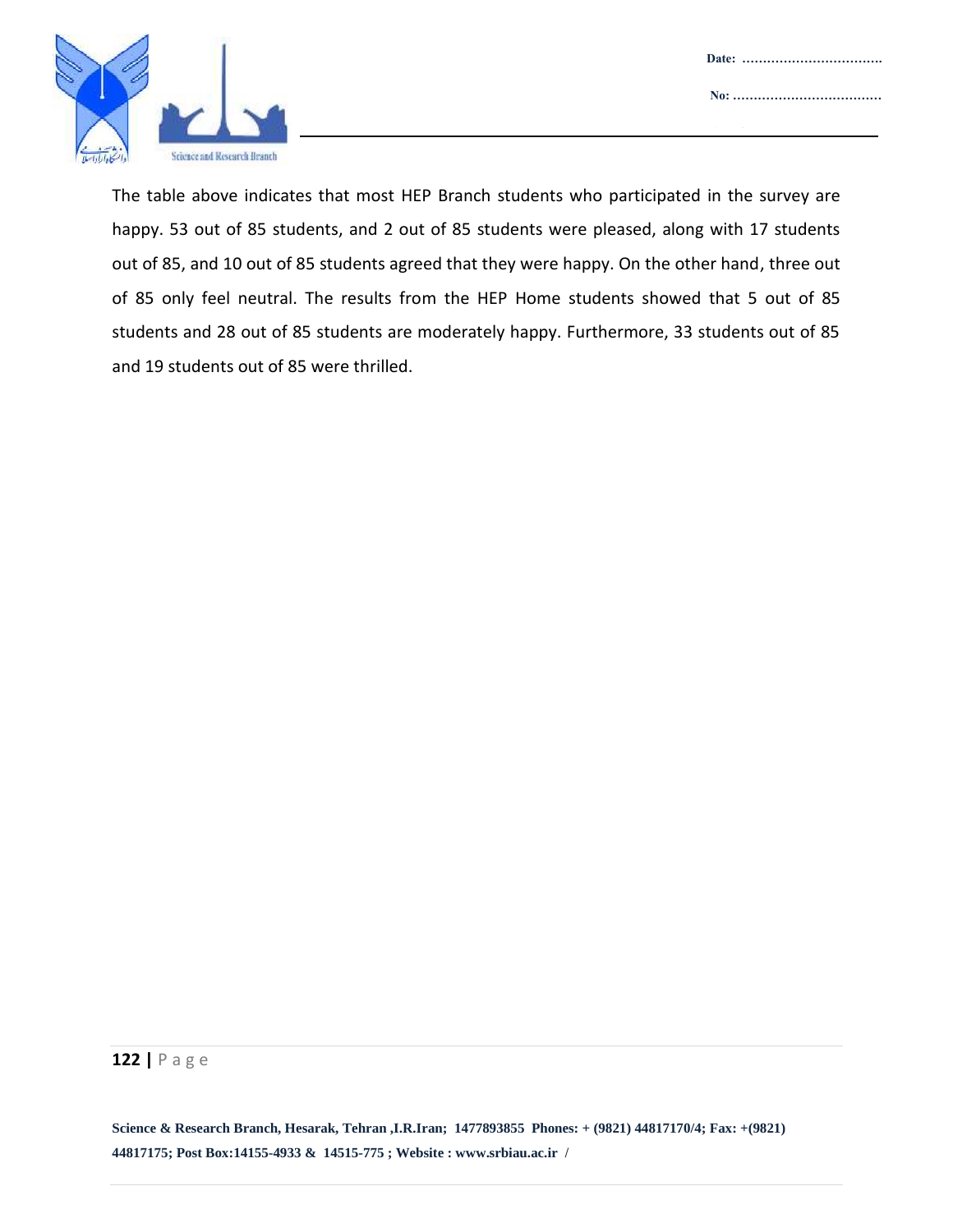





| Strongly<br>not<br>anxious | <b>Scale</b>   | Student's<br>responses    |             | Percentage                |             | Valid percent             |             |
|----------------------------|----------------|---------------------------|-------------|---------------------------|-------------|---------------------------|-------------|
|                            |                | <b>IAU-</b><br><b>UAE</b> | <b>ISRB</b> | <b>IAU-</b><br><b>UAE</b> | <b>ISRB</b> | <b>IAU-</b><br><b>UAE</b> | <b>ISRB</b> |
|                            | 1              | 0                         | $\Omega$    | 0%                        | 0%          | 0%                        | 0%          |
|                            | $\overline{2}$ | 5                         | 15          | 6%                        | 18%         | 5%                        | 16%         |
|                            | 3              | 10                        | $\Omega$    | 12%                       | 0%          | 11%                       | 0%          |
|                            | 4              | $\Omega$                  | 19          | 0%                        | 22%         | 0%                        | 21%         |
| Neutral                    | 5              | 8                         | 15          | 9%                        | 18%         | 9%                        | 16%         |
|                            | 6              | 9                         | $\Omega$    | 11%                       | 0%          | 10%                       | 0%          |
|                            | 7              | $\Omega$                  | 18          | 0%                        | 21%         | 0%                        | 20%         |
|                            | 8              | 15                        | 0           | 18%                       | 0%          | 16%                       | 0%          |

## **|** P a g e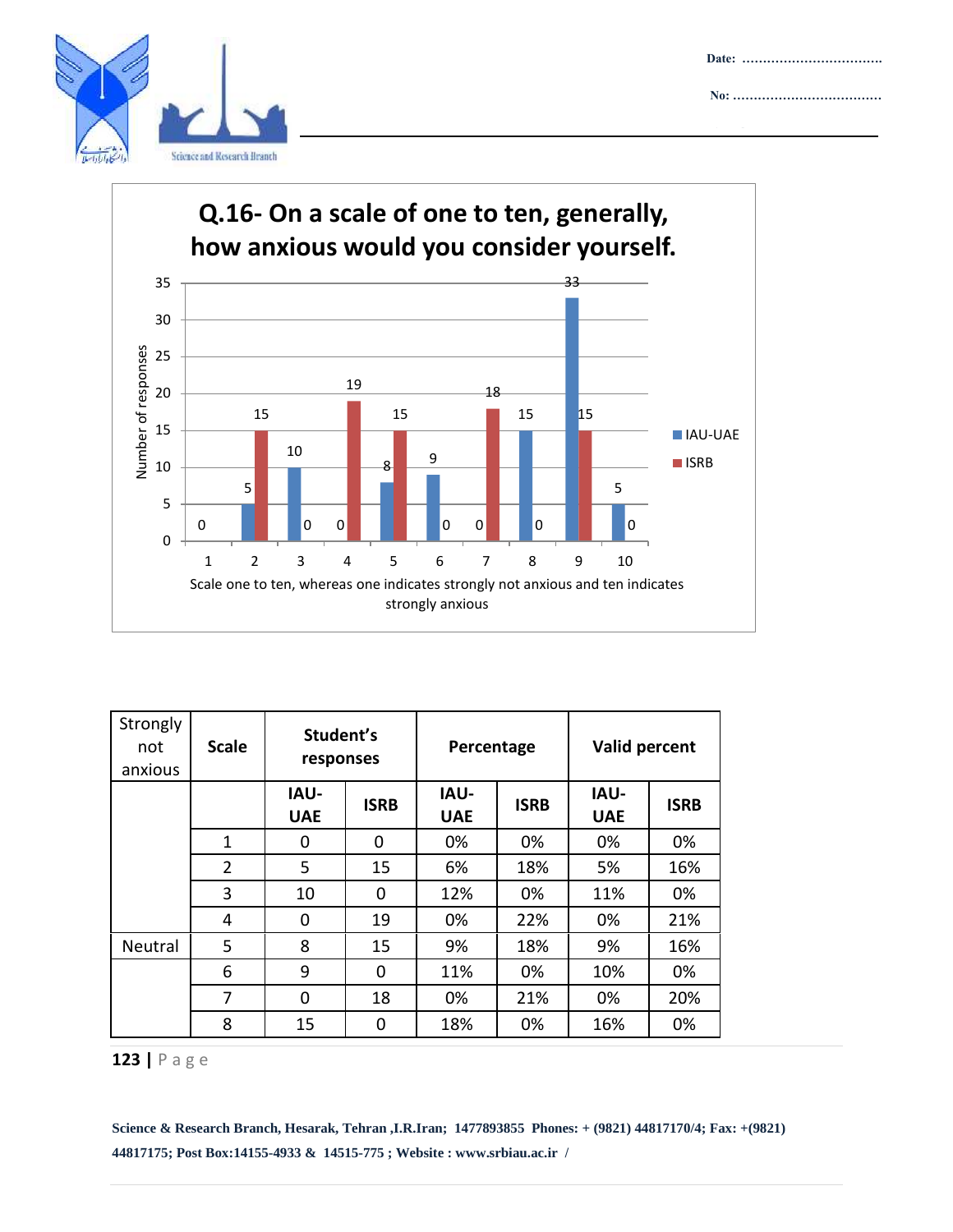

|                     | a  | 33 | 39% | 18% | 36% | 16% |
|---------------------|----|----|-----|-----|-----|-----|
| Strongly<br>anxious | 10 |    | 6%  | 0%  | 5%  | 0%  |

The table above indicates the anxiety levels of the HEP Branch students who participated in the survey. 33 students out of 85, 5 out of 85 students showed a high level of anxiety, and 15 students out of 85 felt anxious. Along with 9 out of 85 students, 8 out of 85 students feel a medium level of anxiety. On the other hand, ten out of 85 and 5 out of 85 only show a low level of anxiety. The HEP Home students' results are as follows: 15 out of 85 students feel low anxiety levels. 19 students out of 85, and 15 students out of 85 show a medium level of anxiety. Furthermore, 18 out of 85 students feel anxious, and 15 out of 85 feel anxious.

#### **124 |** P a g e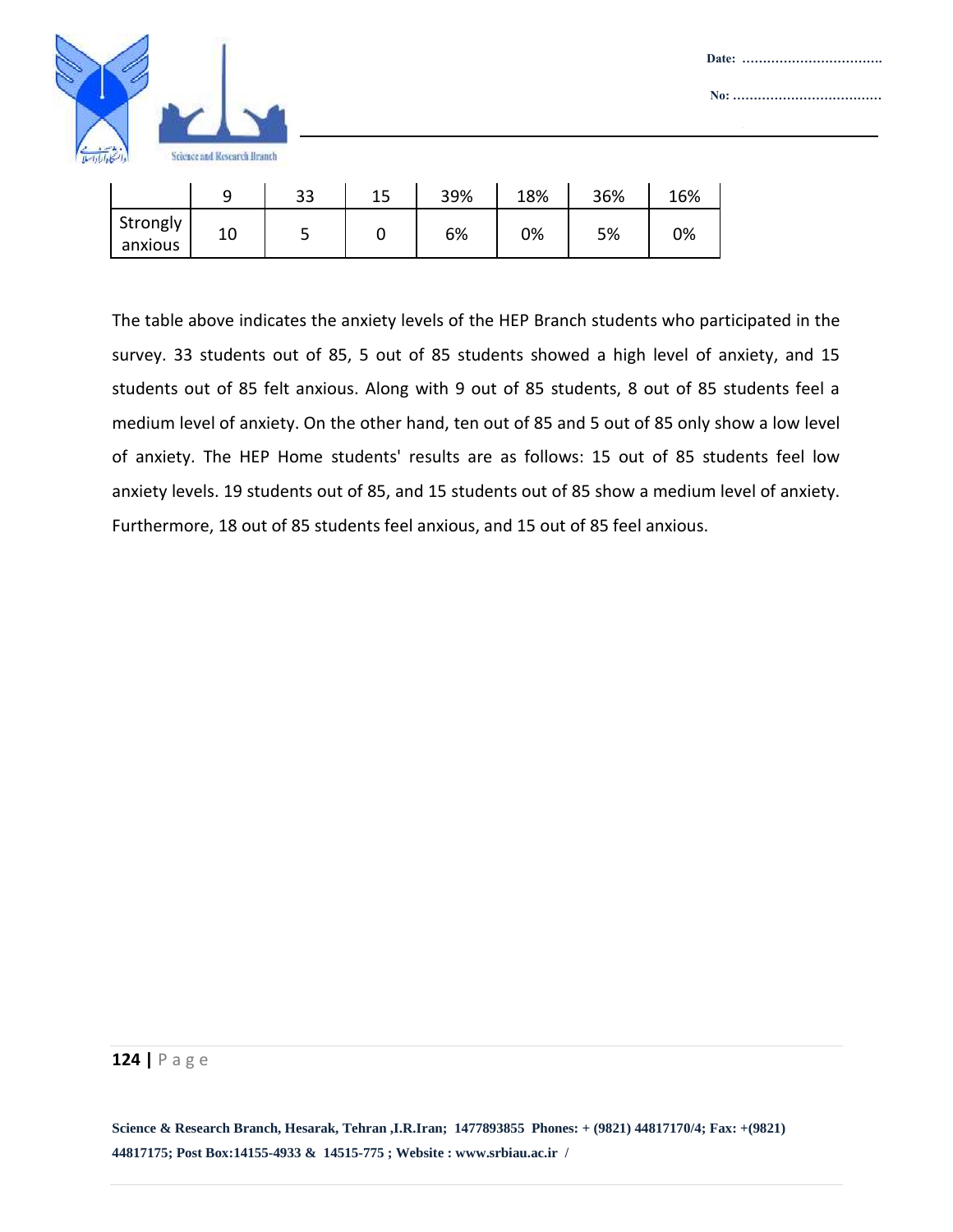





| Strongly<br>unhealthy | <b>Scale</b>   | Student's<br>responses    |             | Percentage                |             | Valid percent             |             |  |
|-----------------------|----------------|---------------------------|-------------|---------------------------|-------------|---------------------------|-------------|--|
|                       |                | <b>IAU-</b><br><b>UAE</b> | <b>ISRB</b> | <b>IAU-</b><br><b>UAE</b> | <b>ISRB</b> | <b>IAU-</b><br><b>UAE</b> | <b>ISRB</b> |  |
|                       | 1              | 0                         | 0           | 0%                        | 0%          | 0%                        | 0%          |  |
|                       | $\overline{2}$ | $\mathbf 0$               | 0           | 0%                        | 0%          | 5%                        | 0%          |  |
|                       | 3              | 0                         | 0           | 0%                        | 0%          | 11%                       | 0%          |  |
|                       | 4              | $\Omega$                  | 0           | 0%                        | 0%          | 0%                        | 0%          |  |
| Neutral               | 5              | 19                        | 21          | 22%                       | 25%         | 9%                        | 23%         |  |
|                       | 6              | 12                        | 0           | 14%                       | 0%          | 10%                       | 0%          |  |
|                       | 7              | 25                        | 15          | 29%                       | 18%         | 0%                        | 16%         |  |
|                       | 8              | $\mathbf 0$               | 0           | 0%                        | 0%          | 16%                       | 0%          |  |
|                       | 9              | $\mathbf 0$               | 49          | 0%                        | 58%         | 36%                       | 54%         |  |
| Strongly<br>healthy   | 10             | 0                         | 0           | 0%                        | 0%          | 5%                        | 0%          |  |

## **125 |** P a g e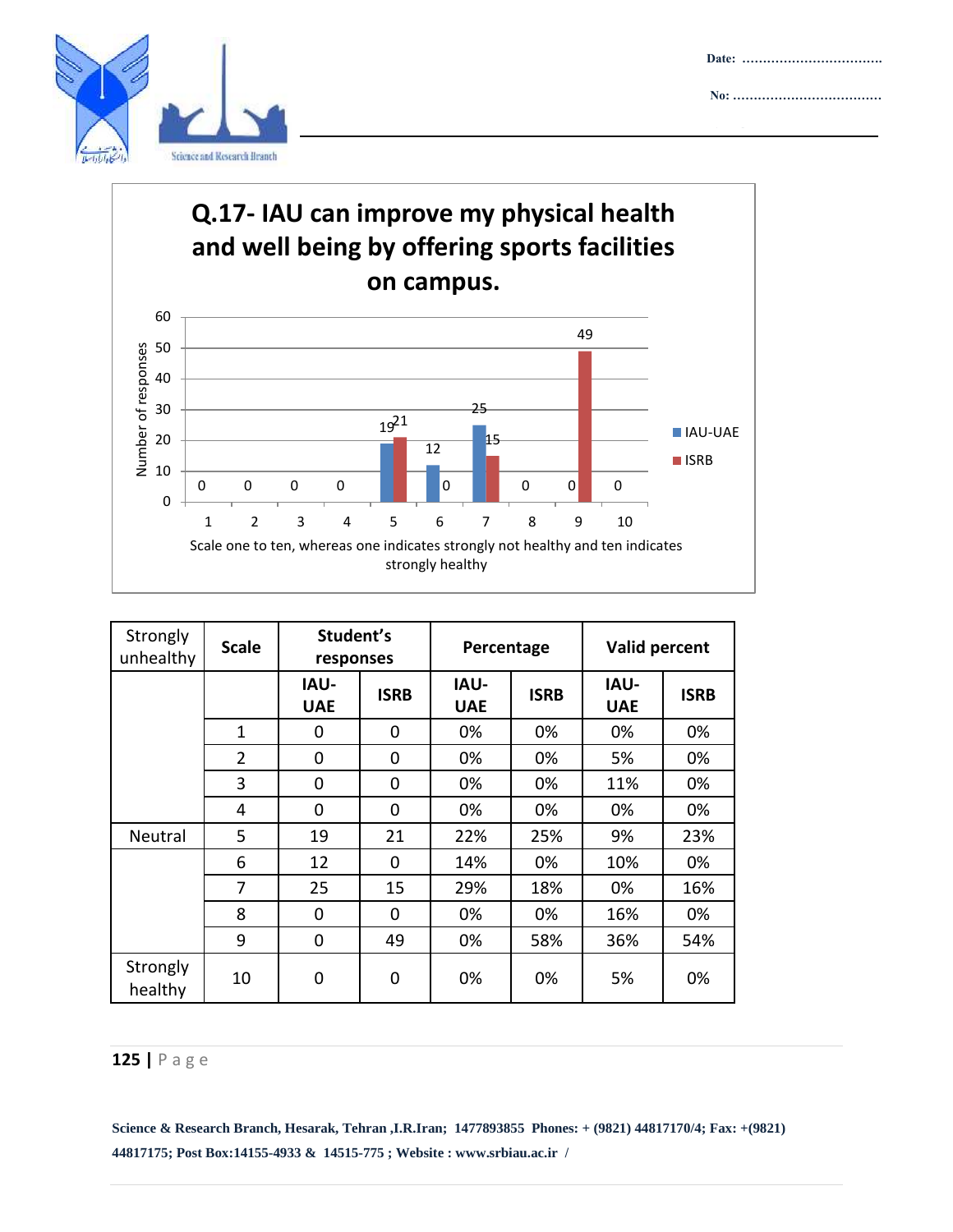

The table above indicates that most HEP Branch students who participated in the survey feel neutral about University enhancing their physical health. 19 students out of 85 feel neutral about this factor. Twelve out of 85 students feel almost neutral about this factor. On the other hand, 25 out of 85 agree with this factor. The results from the HEP Home showed that 21 out of 85 students feel neutral to this factor, 15 out of 85 students agree. Furthermore, 49 students out of 85 strongly agree with this factor.

#### **126 |** P a g e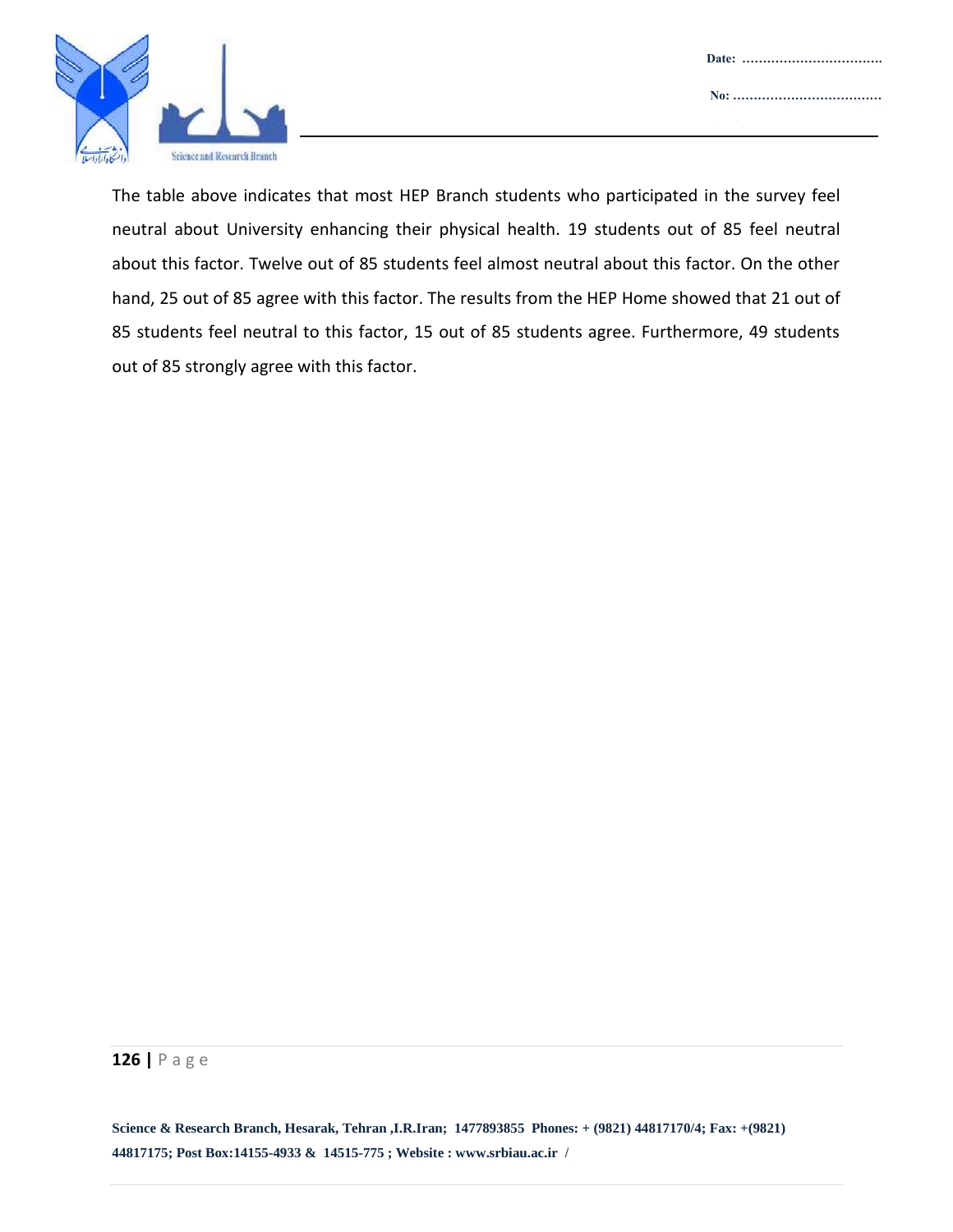





| Strongly<br><b>Disagree</b> | <b>Scale</b>   | Student's<br>responses    |              | Percentage                |             | Valid percent             |             |
|-----------------------------|----------------|---------------------------|--------------|---------------------------|-------------|---------------------------|-------------|
|                             |                | <b>IAU-</b><br><b>UAE</b> | <b>ISRB</b>  | <b>IAU-</b><br><b>UAE</b> | <b>ISRB</b> | <b>IAU-</b><br><b>UAE</b> | <b>ISRB</b> |
|                             | 1              | 0                         | 0            | 0%                        | 0%          | 0%                        | 0%          |
|                             | $\overline{2}$ | 0                         | 0            | 0%                        | 0%          | 0%                        | 0%          |
|                             | 3              | 0                         | $\mathbf{1}$ | 0%                        | 1%          | 0%                        | 1%          |
|                             | 4              | 0                         | $\mathbf 0$  | 0%                        | 0%          | 0%                        | 0%          |
| Neutral                     | 5              | 0                         | 0            | 0%                        | 0%          | 0%                        | 0%          |
|                             | 6              | 0                         | 5            | 0%                        | 6%          | 0%                        | 5%          |
|                             | 7              | 0                         | 0            | 0%                        | 0%          | 0%                        | 0%          |
|                             | 8              | 6                         | 15           | 7%                        | 18%         | 7%                        | 16%         |
|                             | 9              | 16                        | 4            | 19%                       | 5%          | 18%                       | 4%          |
| Strongly<br>Agree           | 10             | 63                        | 60           | 74%                       | 71%         | 69%                       | 66%         |

## **127 |** P a g e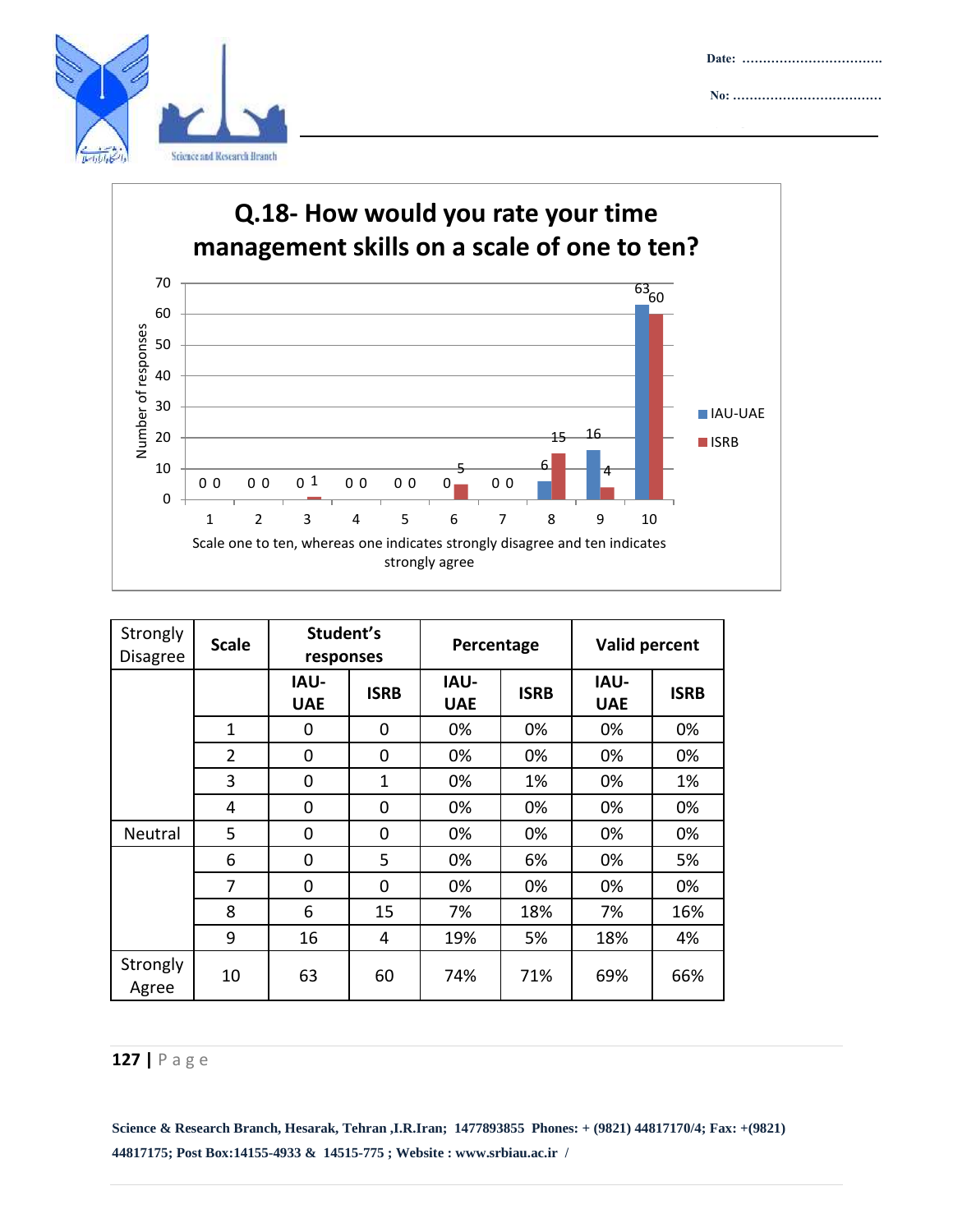



The table above indicates that most HEP Branch students who participated in the survey feel confident in their time management skills. 63 out of 85 students strongly feel confident in their skills. Sixteen out of 85 students and 6 out of 85 students agreed to this factor. The results from the HEP Home students showed that 5 out of 85 students feel almost neutral to this factor, 15 out of 85 students agree. Furthermore, 4 out of 85 and 60 students out of 85 strongly agree with this factor.

#### **128 |** P a g e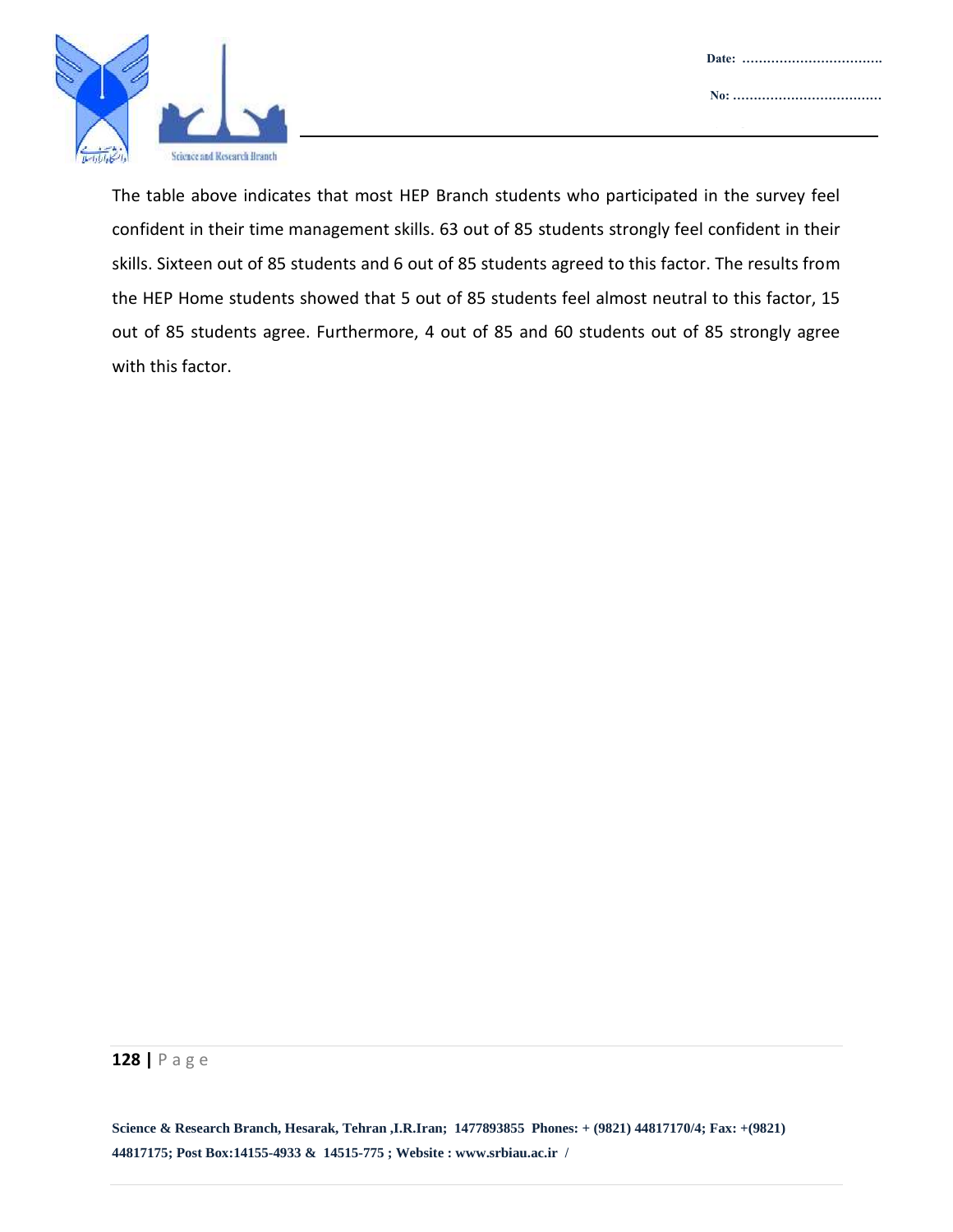



## **Q.19- Would you say you are dissatisfied with your academic decisions? (e.g. dissatisfied with the university, your program, etc.)**



| Strongly<br><b>Disagree</b> | <b>Scale</b>   | Student's<br>responses    |             | Percentage                |             | Valid percent             |             |
|-----------------------------|----------------|---------------------------|-------------|---------------------------|-------------|---------------------------|-------------|
|                             |                | <b>IAU-</b><br><b>UAE</b> | <b>ISRB</b> | <b>IAU-</b><br><b>UAE</b> | <b>ISRB</b> | <b>IAU-</b><br><b>UAE</b> | <b>ISRB</b> |
|                             | $\mathbf{1}$   | 72                        | 68          | 85%                       | 80%         | 79%                       | 75%         |
|                             | $\overline{2}$ | 12                        | 10          | 14%                       | 12%         | 13%                       | 11%         |
|                             | 3              | 0                         | $\Omega$    | 0%                        | 0%          | 0%                        | 0%          |
|                             | 4              | 0                         | $\Omega$    | 0%                        | 0%          | 0%                        | 0%          |
| Neutral                     | 5              | 0                         | 7           | 0%                        | 8%          | 0%                        | 8%          |
|                             | 6              | $\mathbf{1}$              | $\Omega$    | 1%                        | 0%          | 1%                        | 0%          |
|                             | 7              | 0                         | $\Omega$    | 0%                        | 0%          | 0%                        | 0%          |
|                             | 8              | $\Omega$                  | $\Omega$    | 0%                        | 0%          | 0%                        | 0%          |
|                             | 9              | 0                         | 0           | 0%                        | 0%          | 0%                        | 0%          |

#### **129 |** P a g e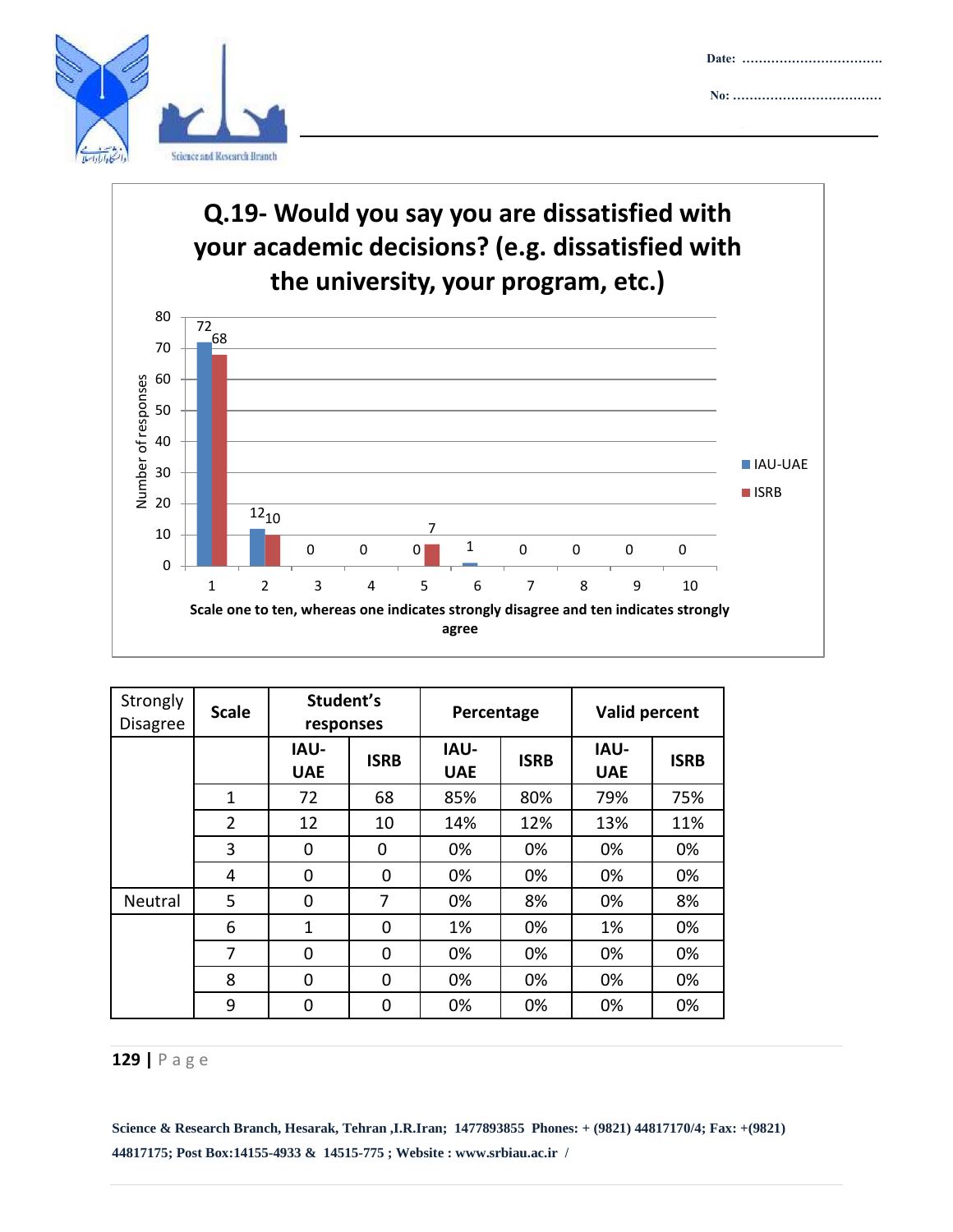

The table above indicates that most HEP Branch students who participated in the survey feel satisfied with their academic decisions. 72 students out of 85 strongly disagreed with dissatisfaction, and 12 out of 85 students disagreed with this factor. The results from the HEP Home students follow 68 out of 85, and 10 out of 85 students strongly disagree with this factor. Furthermore, seven students out of 85 feel neutral to this factor.

#### **130 |** P a g e